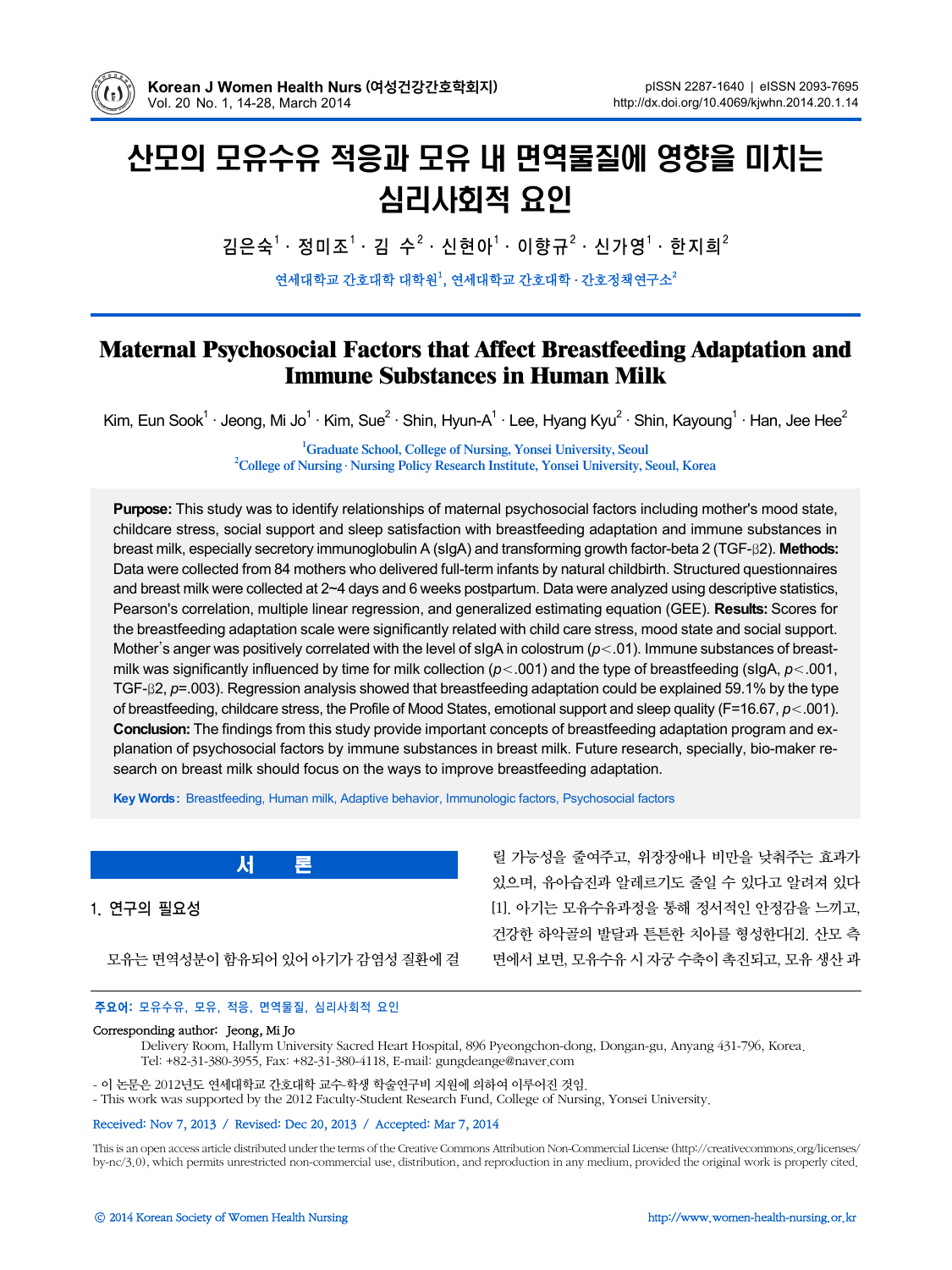정을 통한 체중조절, 산후 우울증 완화에도 효과가 있다[3]. 모 유수유의 우수성과 가치로 인해 우리나라에서 2009년부터 2011년까지 완전모유수유 실천율은 88.0%이며 1개월의 완 전모유수유는 54.8%, 6개월은 49.1%, 12개월은 39.5%로 나 타났다[4]. 그러나 산후 기간이 경과함에 따라 모유수유를 중 단하게 되는데 그 이유로는 모유수유 초기 젖몸살, 유두손상 과 같은 신체적 어려움, 모유 부족, 일상생활의 불편, 직장 복 귀와 가족, 사회적 지지 부족, 심리적인 불안과 우울 등 신체 적, 심리적, 사회적으로 다양한 요인이 지적되었다[2,5]. 모유 수유를 지속하는 기간 동안 아기와 산모의 모유수유 행위는 고정된 것이 아니라 산모의 신체, 심리, 사회적 요인들 간의 다 양하고 복잡한 상호작용에 의해 변화하는 적응과정이다[6,7]. 이러한 행위가 정착되는 적응기까지는 약 4내지 6주가 걸리 고, 적응하지 못하면 이 시기 후에도 지속적인 어려움을 겪게 된다고 한다[2,6,7]. 또한 산후 초기 젖몸살, 유두손상, 함몰유 두와 같은 유방 문제, 모유 부족 등으로 초기 완전모유수유가 어렵고, 모유수유 비율, 양육 스트레스와 가족 및 의료진, 사 회적 지지체계의 부족은 모유수유 적응을 방해하여 지속적인 모유수유 실천을 저해하는 요인이었다[5,7-9].

모유 내 secretory immunoglobulin A (sIgA), lactoferrin, lysozyme, cytokines 등과 같은 면역물질은 신생아의 건강을 증진시키는데 중요한 역할을 한다[1,10]. sIgA는 면역글로블 린 중 모유에 가장 많은 항체로 세균이나 항원의 침입으로부 터 신생아 장관 및 기관지 점막을 보호하며 식세포작용(phagocytosis)을 강화하고 국소적인 면역기능을 조절한다[11,12]. Transforming growth factor beta (TGF-β)는 모유 내 cytokines 중 가장 많은 양을 차지하며, 염증을 조절하고, 상처를 치유하며, 알레르기 질환을 예방하는데 도움을 주고, sIgA의 생성을 돕는 역할을 한다. cytokines는 다른 면역 성분들과 소 통함으로써 신생아의 면역 체계에 신호를 주는 메신저로 면역 체계의 발달에 있어 중심이 된다. TGF-β는 베타1, 베타2와 베 타3의 세 가지 형태로 존재하며, 이 중 모유에는 TGF-β2가 가 장 많이 포함되어 있다[11,13].

모유 내 면역물질은 산모의 영양상태, 나이, 감염상태, 산모 의 질병, 신생아의 재태기간과 같은 신체적 요인뿐 아니라[14], 모유수유에 대한 만족도, 우울 등 정서적 요인에 의해서도 영 향을 받는다[12,13]. 분만 직후 산모의 신체적, 심리적 스트레 스가 증가함에 따라 모유 내 면역물질에 변화를 가져온다[15]. 신체적 요인 중 산모의 나이가 많을수록 모유 중 sIgA가 적으 며, 감염 증상 정도가 심각할수록 sIgA가 높게 보고되었다 [12]. 산모가 부정적인 감정을 느낄수록 모유 내 면역물질은

낮은 수준을 보이며, 특히 산모의 우울감과 불안이 높을수록, sIgA는 낮은 수준을 유지한다고 하였다[15,16]. Groër 등[12] 의 연구에서는 산모의 지각된 스트레스와 기분 중 분노(Anger) 가 모유 내 sIgA와 높은 양의 상관관계가 있다고 하였고, Groër 와 Morgan[16]은 산모의 지각된 긍정적인 사건이 많을수록 sIgA가 증가한다고 보고하여 정신신경면역학적(psychoneuroimmunology) 접근에서 정서적 요인이 면역성분에 영향을 미치고 있음을 입증하고 있다. Oddy와 Rosales는 모유 내 TGF-β 함량에 관한 연구들의 고찰을 통해 알레르기 병력이 없는 산모의 모유에서 TGF-β 함량이 높은 수치를 보인다고 하였다[17]. 산모의 생리적 요인뿐 아니라 정신신경면역학적 측면에서 Kondo 등은 모유 내 TGF-β 함량에 영향을 미치는 요인이 산모의 기분 중 특히 우울임을 증명하였다[13]. 산후 4 주에서 6주경은 산후조리 기간이 끝나 산모가 양육 스트레스 에 민감해지고, 산후 우울과 같은 부정적 정서변화와 수면 장 애가 초래될 수 있는 취약한 시기로 밝혀져 있다[18]. 모유 내 면역물질의 함량과 산모의 생리적 요인이나 산모의 우울과는 관련성에 대한 연구는 다소 진행되었으나 산욕기를 고려하여 산모의 행동적, 다른 심리사회적 특성 및 모유수유 기간이나 모유수유 만족도 등 모유수유를 포함한 요인들 사이의 관계에 대한 연구는 거의 알려져 있지 않다. 더욱이 모유수유 적응 및 지속성 등과 모유 내 면역물질의 관계를 확인한 연구는 매우 드물다.

선행연구들을 통해 산모의 모유수유 적응에 양육 스트레 스, 우울, 불안과 같은 심리사회적 요인이 영향을 미치고 있음 을 확인하였으며, 모유 내 일부 면역물질 또한, 산모의 심리사 회적 요인과 관계성이 있음을 알 수 있었다. 이에 기분상태 및 양육 스트레스, 사회적 지지 등의 심리적 요인들과 모유 내 면 역물질, 모유수유 적응과의 관계에 대해 종합적으로 고찰해 볼 필요성이 있었다. 따라서 본 연구에서는 산모의 심리사회 적 요인들과 모유수유 적응 수준, 모유 내 면역물질과의 관계 를 종합적이며 다각적으로 접근하여 이를 통해 모유수유 적응 을 증진시킬 수 있는 근거자료를 마련하고자 한다.

#### 2. 연구목적

본 연구에서는 정신신경면역학적 접근에서 산모가 지각하 는 양육 스트레스, 기분상태, 사회적 지지, 수면만족 등의 심 리사회적 요인이 산모의 모유수유 적응과 모유 내 면역물질에 미치는 영향에 대해 규명하고자 한다.

y 산모의 모유수유 적응, 모유 내 면역물질, 심리사회적 요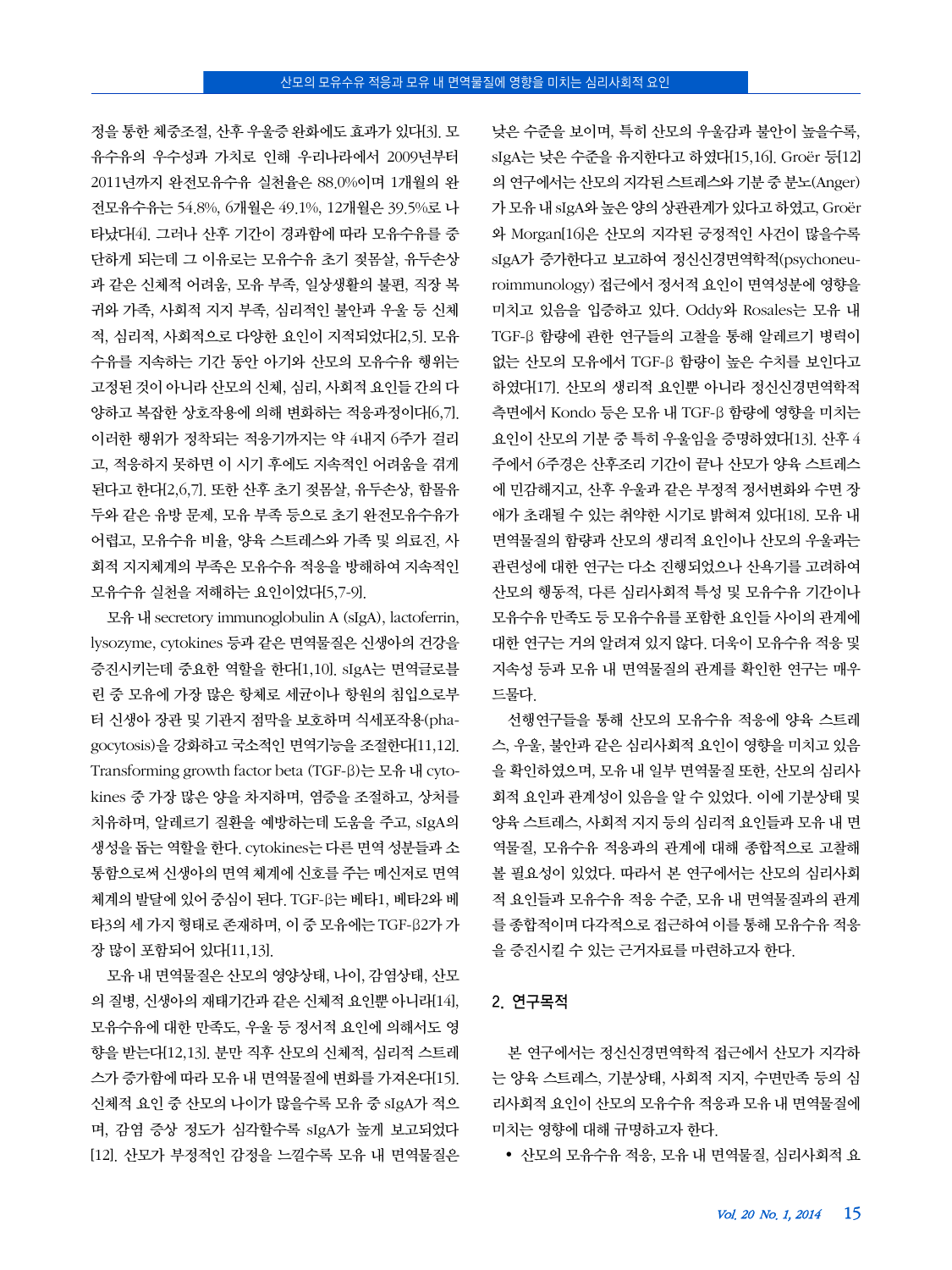인 간의 관계를 확인한다.

- 산모의 모유수유 적응에 영향을 미치는 요인을 확인한다.
- 산모의 모유 내 면역물질에 영향을 미치는 요인을 확인 한다.

# 3. 용어정의

# 1) 모유수유 적응

모유수유 적응이란 모유수유하는 어머니와 아기의 생리적, 자아개념, 역할기능, 상호의존 양상에 있어서 어머니의 현재 모유수유 경험에 대한 감정과 사고와 관련된 모유수유 과정과 결과로, Kim[6]이 우리나라에서 처음으로 Roy의 적응 모델에 근거하여 제시하였다. 본 연구에서 모유수유 적응 도구는 Kim[6]이 개발한 도구를 사용했으며 총 27문항이며 점수가 높을수록 모유수유에 적응을 잘 하는 것을 의미한다.

# 2) 모유 내 면역 물질

모유 내 면역물질이란 모유에 포함된 물질 중에서 감염에 노출되었을 때 이 감염에 저항성을 나타내는 작용을 하는 물 질을 의미하며, 대표적인 모유의 면역물질로는 면역글로부린 (immunoglobulins), 성장인자(growth factors), 사이토카 인(cytokines)이 있다[10]. 본 연구에서는 모유 내 면역글로부 린 중 가장 많은 농도를 차지하고 신생아 면역에 가장 중요한 역할을 하는 주요 인자(main factor) secretory IgA와 모유 내 cytokine 중 가장 많은 양을 차지하는 TGF-β2를 면역물질 의 지표로 사용한다[11].

# 3) 기분상태(Profile of Mood States, POMS)

기분상태(POMS)는 개인이 주관적으로 인식한 일시적이 고 변화하기 쉬운 감정 상태를 의미하며, 긴장, 우울, 분노, 활 기, 피로 및 혼돈 등이 해당한다[19]. 본 연구에서는 빠르고 간 편하게 정서 상태를 측정하기 위해 McNair 등[19]이 개발한 Profile of Mood States-Brief (POMS-B)를 Yeun과 Shin-Park[20]이 한글화한 한국판 Profile of Mood States-Brief (K-POMS-B)로 측정된 점수를 의미한다.

# 4) 양육 스트레스

양육 스트레스란 출산 후 아기를 돌보는 과정 동안 경험하 게 되는 스트레스를 의미한다[21]. 본 연구에서는 Cutrona[21] 의 양육 스트레스 도구(Childcare Stress Inventory, CSI)를 Song[18]이 수정 · 보완한 도구로 측정된 점수를 의미한다.

#### 5) 수면만족

수면만족이란 정신적으로나 육체적으로 휴식의 욕구가 있 을 때 나타나는 일종의 무의식 상태에 대한 개인적 경험이다 [18]. 본 연구에서는 Song[18]이 개발한 수면만족 척도로 수면 만족 정도와 수면 방해 정도를 측정한 값을 의미한다.

## 6) 사회적 지지

사회적 지지란 사회적 결속관계 안에서 개인 간의 상호작용 으로 일어나는 타인에 대한 호감, 타인의 언행에 대한 인정 및 타인에 대한 상징적 또는 물질적인 도움과 같은 지지적인 대 인관계이다[22]. 본 연구에서는 산모가 인지한 정서적, 실제적 지지 정도를 측정하기 위해서 Taylor 등[23]의 도구를 Lee[24] 가 번안한 정서적 지지 도구와 Lee[24]가 개발한 실제적 지지 도구로 측정된 점수를 의미한다.

# 연구방법

# 1. 연구설계

본 연구는 산모의 모유수유 적응 및 모유 내 면역물질과 심 리사회적 요인과의 관계를 확인하기 위한 종단적 상관성 조사 연구이다.

# 2. 연구대상

본 연구는 모유수유를 계획한 만삭으로 출산한 산모를 대상 으로 하였다. 대상자는 서울에 소재한 일개 3차 의료기관, 일 개 산후조리원과 경기도 소재 일개 여성전문병원 산하 산후조 리원에서 모집하였다. 대상자 수의 표본 수는 G\*Power 프로 그램 3.1로 effect size=0.18,  $R^2$ =.20,  $\alpha$  =.05, power=0.80, predictor=4개로 분석하여 권장되는 최소 73명으로 탈락률 15%를 고려하여 90명을 목표로 하였다. 본 연구의 산후 2일 째 1차 설문과 초유수집(1차)에 참여한 대상자는 84명이었으 나 연구진행과정에서 모유수유 중단, 모유량 부족, 연락 두절 로 산후 6주째 2차 설문과 성숙유(2차) 수집까지 진행된 최종 연구대상자는 66명이었다. 이러한 표본 수는 연구결과에 대 한 통계적 설명력을 낮출 수 있으나, 심리사회적 요인과 모유 수유 적응에 대한 선행연구결과에서 통계 모형의 적합도가 매 우 높게 보고되어서[6,7] 이를 다소 반영하여 표본수를 추정한 결과, 표본 크기 66은 통계적 설명력을 갖는 범위 내에 있었다. 또한 G\*Power 3.1 프로그램에서 sample size=66,  $R^2$ =.20,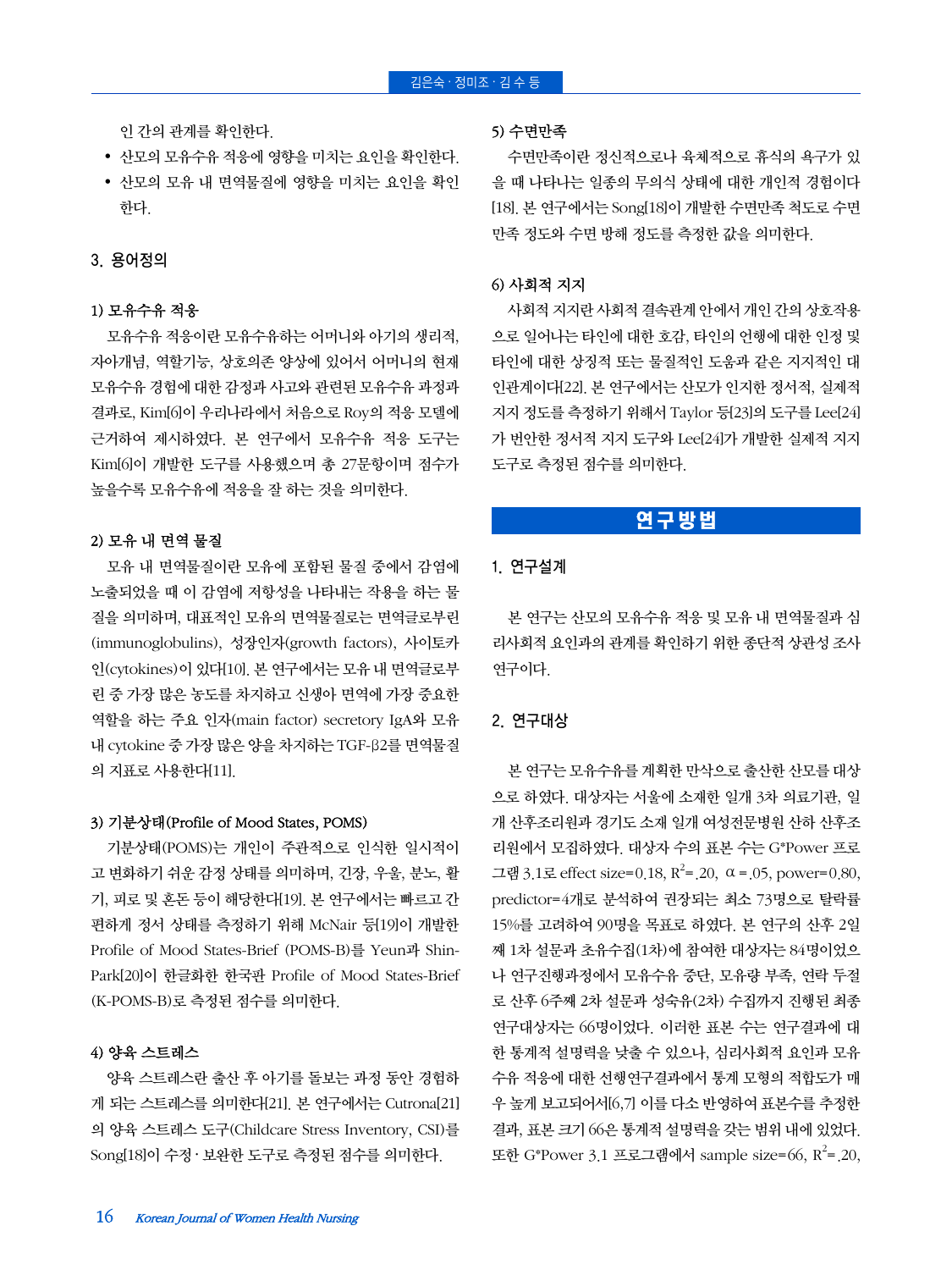$\alpha$  = 0.05, power=0.80, predictor=4개로 추정된 effect size 는 0.18 수준으로 초기 값과 유사한 결과를 보였다. 선행연구 에서 대상자의 연령, 신생아의 재태기간, 산모의 합병증(자간 전증, 감염 등), 분만방법 등의 변수가 모유의 면역물질 함량 에 영향을 줄 수 있다고 하여[1], 본 연구에서 외생변수로 작용 할 수 있기 때문에 대상자 선정기준에서 고려하였다.

대상자의 구체적인 선정기준은 1) 18세~45세의 산모, 2) 모유수유를 계획하고 있는 산모, 3) 임신 37주 이후 질식분만 으로 출산한 산모, 4) 임신, 출산 중에 합병증이 없는 산모, 5) 건강한 신생아를 출산한 산모이며, 제외기준은 1) 임신 전 정 신질환이 있었던 산모, 2) 면역 기능에 영향을 미칠 수 있는 질 환이 있거나 약물이나 영양제를 복용하고 있는 산모, 3) 산모 와 신생아 요인으로 모유수유가 불가능한 경우이다.

## 3. 윤리적 고려

대상자의 윤리적 측면을 고려하여 설문조사 전 연구자 본인 이 모유수유하는 산모 개개인에게 연구의 목적, 연구절차, 소 요시간, 연구의 무해성, 익명성과 비밀유지, 설문과 연구기간 동안 언제든지 철회할 수 있음을 설명한 후에 연구참여 동의 서에 서명을 받고 설문과 모유수유 채집을 시행하였다. 연구 진행을 위해 자료수집 전 해당 종합병원(SMC 2012-12-104- 001)과 간호대학(간대 IRB 2012-1021) 내 연구윤리심의위원 회(IRB)에서 승인을 받았다.

### 4. 연구도구

#### 1) 모유수유 적응

모유수유 적응 도구는 Kim[6]이 개발한 도구를 사용하였 다. 이 도구는 총 27문항으로, 아기와 감정교류 4문항, 수유 자 신감 5문항, 충분한 젖양 3문항, 아기의 수유 능력과 성장 4문 항, 아기와 친숙해지기 4문항, 수유 불편함 3문항, 젖양유지 2 문항, 지지받기 2문항으로 구성되었다. 각 문항은 5점 Likert 척도로 1점(매우 그렇지 않다)에서 5점(매우 그렇다)로 이루 어져 있고, 전체 문항 평균으로 산정하여 점수가 높을수록 모 유수유에 적응을 잘하는 것을 의미한다. 개발 당시 신뢰도는 Cronbach's  $\alpha$  = 82였으며[6], 본 연구에서는 Cronbach's  $\alpha$ =.89였다.

#### 2) 모유 내 면역물질

모유 내 면역물질은 Human IgA ELISA Kit와 Human TGF-

beta ELISA Kit, pink-ONE (KOMA Biotech Inc. Korea)를 이용하여 측정한 sIgA와 TGF-β2의 농도를 의미한다.

# 3) 기분상태(Profile of Mood States)

기분상태 측정을 위해 McNair 등[19]이 개발한 Profile of Mood States-Brief (POMS-B)를 Yeun과 Shin-Park[20]이 한글화한 한국판 Profile of Mood States-Brief (K-POMS-B) 를 사용하여 측정하였다. 도구의 사용을 위해 도구의 저작권 을 소유하고 있는 MHS (Multi-health System)의 승인을 받 았다. 본 도구는 0점(전혀 아니다)에서부터 4점(매우 그렇다) 까지로 Likert 5점 척도이다. 총 30문항으로 긴장(Tension), 우울(Depression), 분노(Anger), 활기(Viger), 피로(Fatigue), 혼돈(Confusion) 등 6개 하위영역으로 구성되어 있다. 총점 산정은 긴장, 우울, 분노, 피로 및 혼돈 등 5개 하위영역 의 보정점수를 더한 값에서 활기 하위영역의 보정점수를 뺀 것을 말한다. 각 하위영역의 점수가 높을수록 해당 영역의 기 분상태가 강한 것을 의미하며, 총점이 클수록 기분상태가 나 쁜 것을 의미한다.

McNair 등[19]이 개발 당시 이 도구의 신뢰도 계수는 Cronbach's ⍺=.71~.88이었고, Yeun과 Shin-Park[20]의 한국 연 구에서 검증된 신뢰도 계수는 Cronbach's ⍺=.59~.85으며, 본 연구에서는 Cronbach's ⍺=.55~.86이었다. 혼돈을 제외 한 Cronbach's ⍺=.77~.86으로 McNair 등[19]의 보고와 유 사하였고, 본 도구의 신뢰도를 부정적 · 긍정적 영역으로 구분 하여 산출하면, 긴장, 우울, 분노, 피로와 혼돈의 부정적 영역 에 대한 Cronbach's ⍺=.94이고, 활기의 긍정적 영역에 대한 Cronbach's  $\alpha$  = 85였다.

## 4) 양육 스트레스

양육 스트레스는 Cutrona[21]의 양육 스트레스 도구[Childcare Stress Inventory, CSI)를 Chun[25]이 번안하고, Song [18]이 수정 ‧ 보완한 도구를 사용하여 측정하였다. 이 도구는 총 14개 문항으로 각 문항은 '전혀 그렇지 않다' 1점에서 '매 우 그렇다' 5점의 5점 척도로 구성되어 14점부터 70점까지의 점수 범위를 가지며, 점수가 클수록 양육 스트레스를 많이 경 험하는 것을 의미한다. Song[18]의 연구에서 검증한 신뢰도는 Cronbach's ⍺=.86이었으며, 본 연구에서는 Cronbach's ⍺ =.84였다.

#### 5) 수면만족

수면만족 정도는 Song[18]이 개발한 수면만족 측정도구를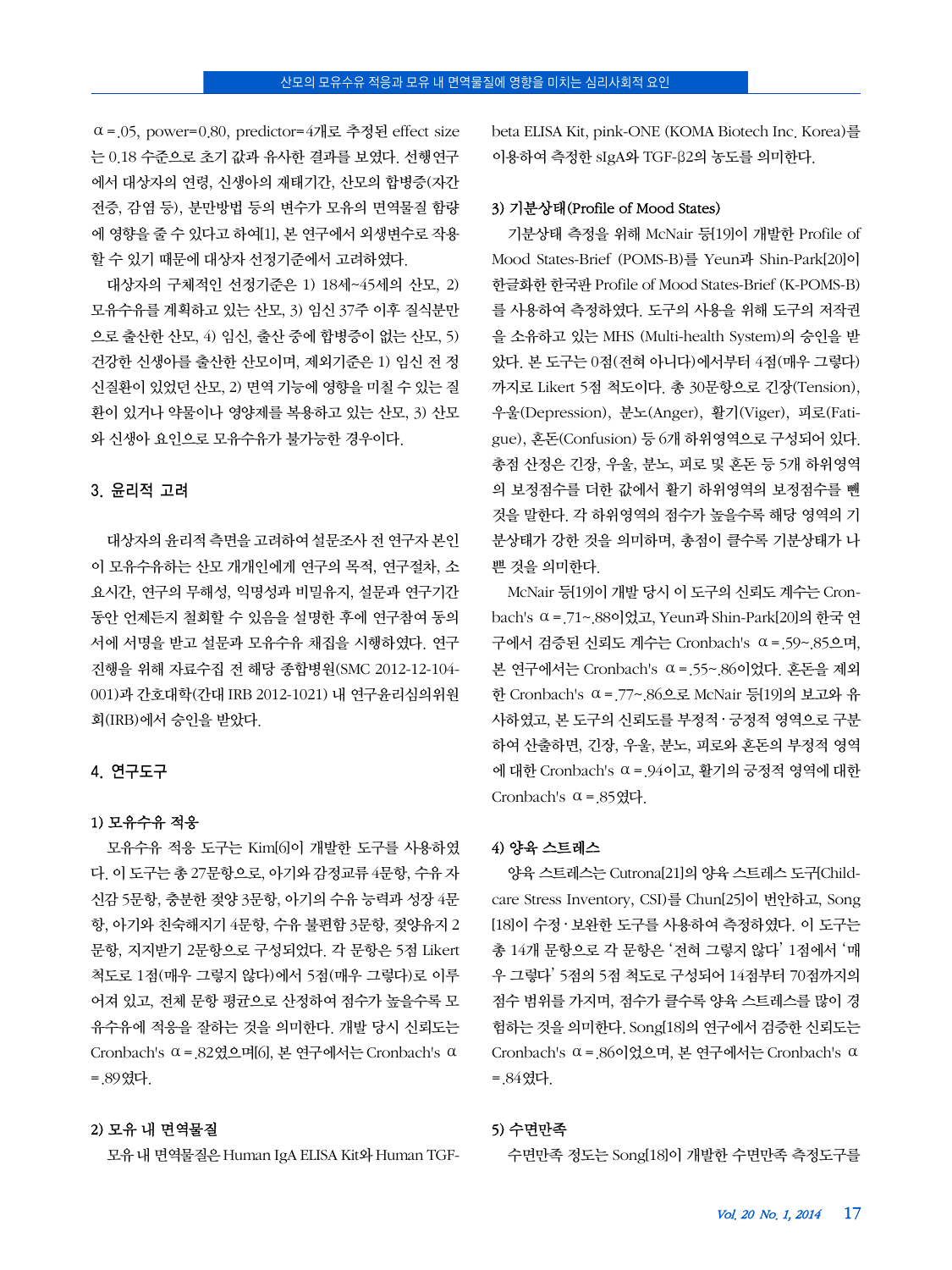사용하였다. 이 도구는 수면에 대한 전반적 만족도와 아기 돌 보기로 인한 전반적인 수면방해 정도를 묻는 총 2문항으로 구 성되어 있다. 각 문항은 0점부터 10점까지의 Likert 11점 척도 로 측정하도록 구성되어 있어 최저 0점부터 최고 20점까지의 점수범위를 가지며, 수면만족도는 점수가 높을수록, 수면방해 도는 점수가 낮을수록 수면만족이 높은 것을 의미한다. Song [18]의 연구에서 검증한 신뢰도는 Cronbach's ⍺=.84였으며, 본 연구에서는 Cronbach's ⍺=.84였다.

#### 6) 사회적 지지

본 연구의 사회적 지지는 크게 정서적 지지와 실제적 지지 로 구성하였다.

정서적 지지를 측정하기 위한 도구는 Taylor 등[23]의 도구 를 Lee[24]가 번안, 수정한 도구를 사용하였으며 이는 총 8개 문항으로, 각 문항은 '그렇지 않다' 1점에서 '그렇다' 4점의 4 점 척도로 구성되어 있다. 점수 범위는 최저 8점에서 최고 32 점이며, 점수가 높을수록 산모가 인지한 정서적 지지 정도가 높음을 의미한다. Lee[24]의 연구에서 검증한 신뢰도는 Cronbach's ⍺=.83이었으며, 본 연구에서는 Cronbach's ⍺=.86 이었다.

실제적 지지 측정을 위한 도구는 Lee[24]가 개발한 도구를 사용하였다. 이 도구는 산모를 대상으로 주변 사람들의 실제 적인 지지 정도를 평가할 수 있는 서술적 자가 평정 측정도구 로 총 13문항으로 구성되어 있으며, 각 문항은 '그렇지 않다' 1 점에서 '그렇다' 4점의 4점 척도로 이루어져 있어 최저 13점 에서 최고 52점까지의 점수범위를 가지며, 점수가 높을수록 산모가 인지한 실제적 지지 정도가 높음을 의미한다. 산모를 대상으로 하는 Lee[24]의 연구에서 검증한 신뢰도는 Cronbach's ⍺=.90이었으며, 본 연구에서는 Cronbach's ⍺=.93 이었다.

## 7) 일반적 특성

본 연구의 일반적 특성에 관한 설문은 산모의 연령, 교육수 준, 경제상태, 결혼상태, 산과적 특성으로 산과력, 임신의도, 수유방법, 임신 전 알레르기 질환 여부, 흡연 및 음주 여부, 임 신 전과 임신 중 운동 여부 등 모유 내 면역글로불린 함량에 영 향을 줄 것으로 예상되는 변수와 모유수유 적응에 영향을 줄 수 있는 낮잠 시간과 밤잠 시간 등 실제 수면 시간을 포함하였다.

산모의 감염증상은 Groër 등[12]이 개발한 Symptoms of Infection Checklist (SCL)을 사용하여 측정하였다. 이 도구 는 호흡계, 위장관계, 비뇨기계, 생식계, 피부, 감기 증상 등의 하위요인의 총 29가지 증상의 빈도와 심각성을 측정하며, 기 존에 가지고 있던 알레르기 질환과 관련된 증상은 제외하여 응답하도록 하였다. 총 29개 문항으로 각 문항은 '경험한 적 없다' 0점에서 '지금 매우 심하다' 4점의 5점 척도로 구성되어 0점부터 116점까지의 점수 범위를 가지며, 점수가 높을수록 감염 증상이 많은 것을 의미한다. Groër 등[12]이 개발 당시의 연구에서 검증된 신뢰도 계수는 Cronbach's ⍺=.87이었으 며, 본 연구에서는 Cronbach's ⍺=.85였다.

신생아 특성은 성별, 출생 시 체중, 감염 여부 및 아기의 영 양 분류체계를 측정하였다. WHO에서 제시한 영아의 영양분 류체계에 따라, I은 완전모유수유만 하는 경우, II는 모유수유 를 인공수유보다 더 많이 하는 경우, III은 모유수유와 인공수 유를 같은 비율로 하는 경우, IV는 모유수유를 인공수유보다 적게 하는 경우, V는 완전인공수유를 하는 것이다. 영양분류 체계 점수는 결과 분석 시 회귀모형 구축을 위해 모유수유 비율 정도에 따라 모유수유를 전혀 하지 않는 '완전인공수유' 0점 에서 '완전모유수유' 4점의 5점 척도로 변환하여 사용하였다.

# 5. 자료수집

본 연구의 자료수집에 앞서 예비조사를 시행하였다. 예비 조사는 일개 종합병원 분만실에 입원해 있는 산모 3명을 대상 으로 2013년 1월에 시행되었다. 예비조사에서 설문지 작성에 소요되는 시간을 측정하고, 15 mL과 50 mL의 두 가지 모유수 집 용기를 준비하여 모유를 수집하기 더 용이한 용기를 선별 하였으며, 초유 수집 시 채유할 모유의 양을 결정하는 임상적 근거를 마련하였다.

본 연구의 자료수집은 서울시에 소재한 일개 종합병원, 일 개 산후조리원과 경기도에 소재한 일개 산부인과 전문병원 산 하 산후조리원에서 동시에 진행되었다. 연구 진행을 위해 해 당 종합병원과 간호대학 내 연구윤리심의위원회에서 승인을 받고, 각 기관으로부터 자료수집을 허락받은 후 연구를 진행 하였다. 1차 수집은 2013년 2월 1일부터 3월 31일까지 구조 화된 설문지와 모유 채집을 통해 이루어졌고 2차 수집은 2013 년 3월 16일부터 5월 31일까지로 1차 자료조사 마지막 대상 자의 산후 6주 후 성숙유 채집 후 방문 수거한 시점까지로 측 정시기별 자료수집 내용은 Figure 1과 같다.

1차 자료수집은 연구의 목적과 조사내용에 대해 충분히 이 해하고 연구참여에 동의한 산모에게 연구원이 방문하여 대상 자의 일반적 특성과 감염증상 체크리스트로 구성된 1차 설문 지 및 초유를 약 2~3 mL 수집하였다. 3차 종합병원 대상자의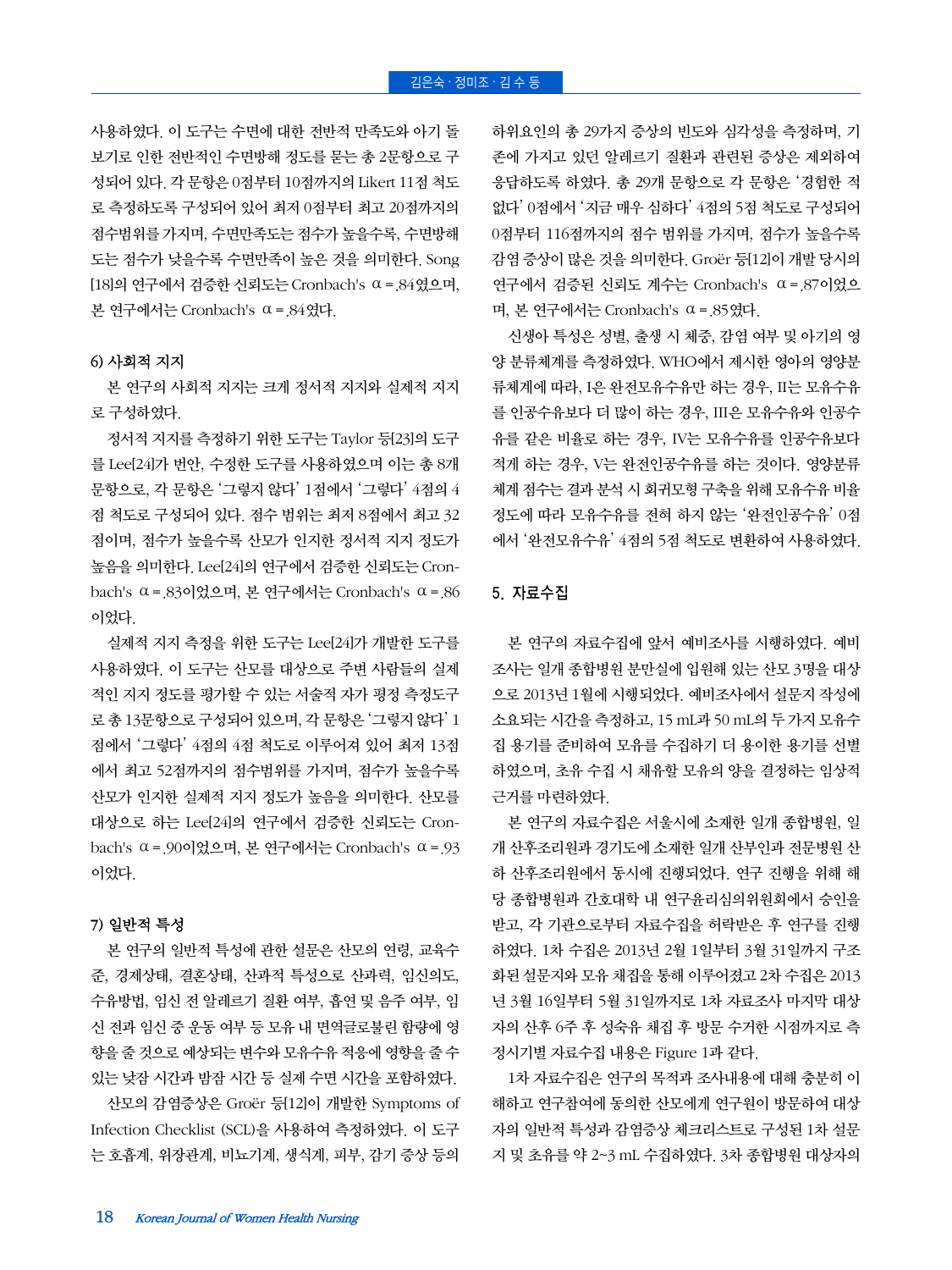

Figure 1. Data collection by measure time.

경우 산후 2일째가 되는 퇴원 당일에 시행하였으며 초유 수집 이 어려운 경우에는 모유를 보관할 수 있는 멸균통과 보냉재, 보냉백, 모유 수집방법 안내문을 함께 주어 산후 4일 이내에 채유하여 냉동보관 할 수 있도록 안내하였고, 1주 후 외래방문 시 보냉재와 함께 보냉백에 담아 가져오도록 하였다. 산후조 리원 대상자는 입소 당일 설문지와 모유를 채집할 수 있는 멸 균통을 주어 산후 4일 이내 채유하여 산후조리원 내 냉동실에 보관하도록 안내하였고 연구자 일주일에 5회 이상 방문하여 냉동된 모유를 수거하였다.

2차 자료수집은 산후 4주경 우편으로 모유수유 적응, 심리 사회적 요인(기분상태, 양육 스트레스, 수면만족, 사회적 지 지), 감염증상 체크리스트로 구성된 2차 설문지와 성숙유를 채유하여 보관할 수 있는 멸균통, 보냉재, 보냉백, 모유 수집 방법 안내문을 발송하여 산후 6주경 자료수집이 이루어질 수 있도록 전화로 안내하였다. 수집된 자료(설문지, 성숙유)는 외래 방문 시에 수령하거나, 연구원이 직접 대상자의 가정을 방문하여 수령하였으며, 고유번호가 부착된 모유 수집용기는 -20℃에서 냉동보관 하였다가 1개월 이내에 생행동 실험실로 가져가 -80℃ 냉동실에 저장하여, 모든 자료수집이 종료된 후 분석하였다. 모유 채집은 모유수유 후 남아 있는 모유를 모으 는 것으로, 이는 유선에 남아있는 모유의 영향을 받지 않고 모 유 내 면역물질의 정도를 더 잘 반영하기 때문에[12] 아침에 일어나 첫 수유를 하고 남아있는 후유(hindmilk)를 수집하였 다. 후유는 50 mL 용기에 약 3 mL 정도 손으로 짜내어 멸균된 튜브에 직접 담아 즉시 -20℃ 냉동고에 보관하도록 하였다.

# 6. 자료분석

수집된 자료는 SPSS/WIN 20.0 프로그램을 이용하여 전산 통계 처리하였으며, 분석방법은 다음과 같다.

- 본 연구의 대상자의 일반적, 산과 및 건강 관련 특성, 신 생아 특성과 주요변수는 실수, 빈도, 백분율, 평균과 표준 편차를 구하였다.
- 대상자의 모유수유 적응과 모유 내 면역물질과 기분상태, 양육 스트레스, 수면만족 및 사회적 지지 등 심리사회적 요인과의 상관관계는 Pearson's correlation coefficient 를 산출하였다.
- 모유수유 적응 및 모유 내 면역물질에 영향을 미치는 요 인을 규명하기 위해 다중회귀식과 일반화추정방정식(Generalized Estimating Equations, GEE)으로 분석하였 다. 모유수유 적응 모형의 간명화를 위해 단계적 다중회 귀분석(stepwise multiple regression)을 실시하였다. 모유 내 면역물질은 산모 66명에 대해 종속변수가 2회 반 복 측정되었기 때문에 모수 추정 시 표준오차를 보정하여 제1종 오류를 감소시킬 수 있는 GEE 회귀모형을 구축하 였다. 또한 GEE 분석은 대상자의 정보인 연령, 신생아 체 중, 기분상태 등의 심리사회적 요인, 모유수유 적응과 채 유시기 등을 포함한 다양한 잠재적 예측변수를 가지고 시 간에 따라 변하는 모유 내 면역물질이라는 결과변수를 예 측하는데 유용한 방법이다[26].
- 측정오차를 최소화하기 위하여 모유 내 면역물질(sIgA, TGF-β2) 농도 측정 시 모든 검체는 Y대학 내 생-행동 연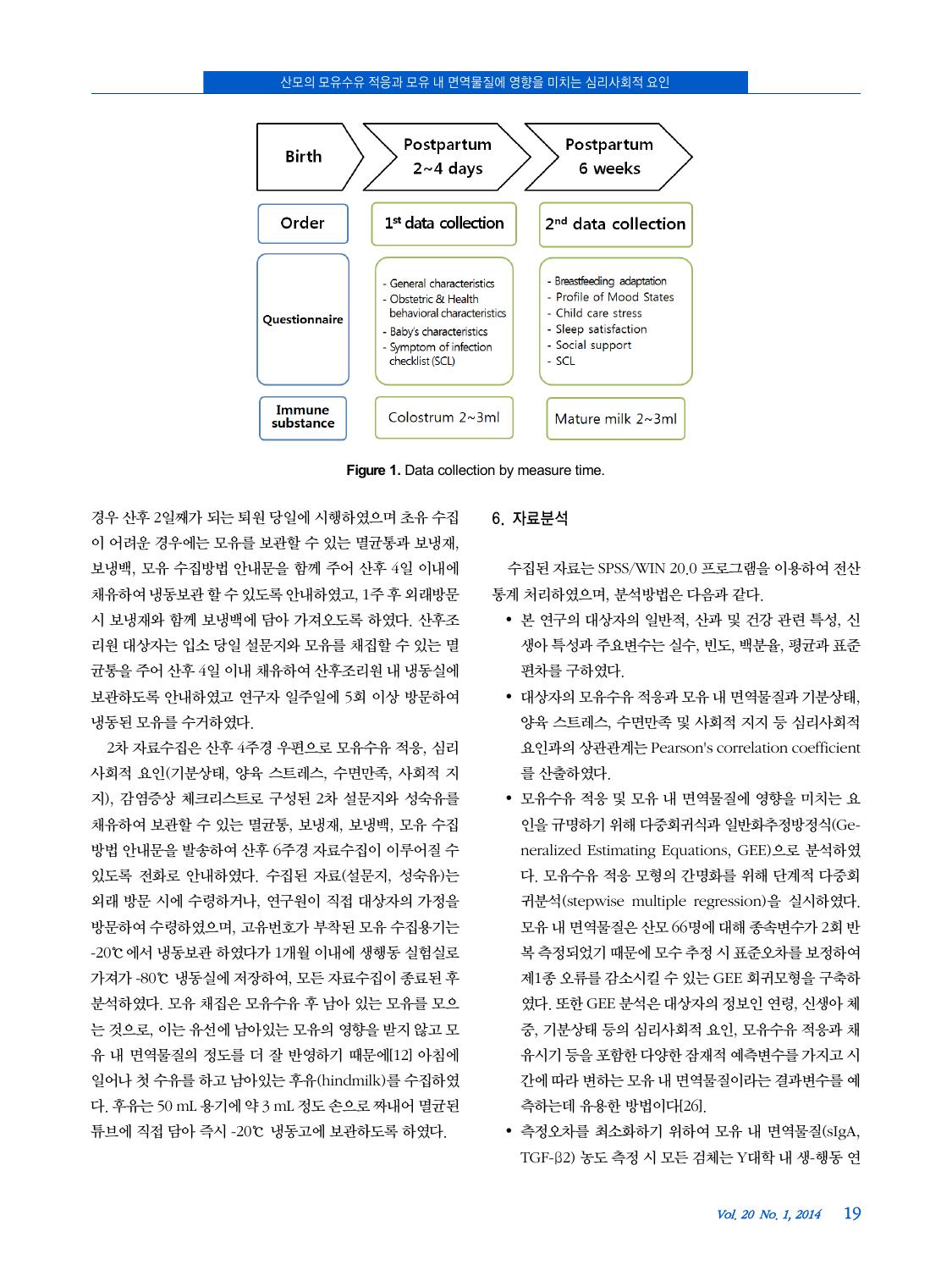구센터에서 전문가의 지도하에 동일한 연구자에 의해 분 석하였고, 초유와 성숙유가 모두 수집된 후 검체를 분석 하였다.

# 연구결과

## 1. 대상자의 제 특성

대상자의 연령은 대부분 35세 이하(84.5%)였으며, 대학 졸 업자 이상(98.8%)이었다. 가족의 형태는 핵가족(95.2%)이었 고, 직업이 없거나(44%) 산후 휴가(38.1%) 또는 육아휴직 상 태로(17.9%) 현재 일을 하고 있지 않았고, 가족 수입 정도는 월 450만원을 기준, 450만원 이상인 가족이 절반 정도(48.8 %)를 차지하고 있었다.

산과 및 신생아 특성으로 모든 산모가 질식분만을 하였으며 임신을 계획한 산모(85.7%)가 대부분이었고, 평균 재태기간 은 39.62±0.98주였다. 출산 시 신생아 몸무게는 3.76±0.36 kg이었고, 신생아 성별은 남아(47.6%)와 여아(52.4%)의 비 율이 비슷하였다. 출산 전 100% 인공수유를 계획한 산모를 없 었으며 완전모유수유를 계획한 산모는 48.8%였으며, 산후 6 주경 완전모유수유 중인 산모는 42.5%였다.

산모의 건강 및 건강행위 관련 특성으로 임신 중 규칙적인 운동을 시행한 산모는 38.1%였으며, 임신 전 음주를 하지 않 은 산모는 51.2%, 흡연은 하지 않은 산모는 91.7%였다. 임신 전 알레르기 피부염, 비염, 천식 등 알레르기 질환이 있었던 산 모는 34.5%였다. 산후 6주 경 대상자의 밤 동안 수면 시간은 평균 4.9±1.5시간이었고, 낮잠은 평균 1.2±0.7시간을 취하 여, 총 수면 시간은 평균 6.0±1.5시간이었다. 초유 수집 시 측 정한 감염증상 체크리스트 점수는 116점 만점에 4.19±5.36 점이었으며, 성숙유 수집 시 측정한 점수는 6.0±8.84점이었다.

## 2. 대상자의 주요변수 점수분포

모유수유 적응은 평균 3.78점으로 나타났으며, 2.90점에서 4.54점의 범위를 보였다. 하위영역별로 살펴보면, '아기와 감 정 교류하기' 영역은 4.30점, '수유자신감' 영역은 3.95점, '충 분한 젖양' 영역은 3.60점, '아기의 수유능력과 성장' 영역은 4.16점, '아기와 친숙해지기' 영역은 3.69점, '수유 불편감' 영 역은 3.76점, '젖양유지' 영역은 3.54점, '지지받기' 영역은 3.28점의 평균으로 가장 적응 정도가 높은 영역은 '아기와 감 정 교류하기' 영역이었고, 가장 적응 정도가 어려운 영역은 '지지받기' 영역으로 확인되었다.

모유 내 면역물질 TGF-β2의 농도는 3,760.1 pg/mL이었 고, 성숙유에서는 2,116.5 pg/mL로 초유와 비교하면 56.3% 의 농도로 감소하였다. sIgA의 농도는 초유에서의 82,203.0 μg/mL이었는데, 산후 6주 성숙유에서 49,803.8 μg/mL으로 초유와 비교하면 60.6%의 농도로 감소하였음을 확인하였다.

기분상태 정도는 평균 155.2점이고 98.0점에서 278.0점까 지의 범위를 보였다. 하위영역별로 평균(범위) 점수를 보면, 긴장이 38.0 (30.0~65.0)점, 우울은 44.0 (30.0~74.0)점, 분 노가 36.8 (32.0~55.0)점, 활기가 43.6 (36.0~62.0)점, 피로 가 51.3 (36.0~69.0)점, 혼돈이 44.2 (35.0~71.0)점으로 산후 6주의 모유수유를 하는 산모의 주된 기분상태는 피로, 혼돈과 우울 순이었다. 산모의 양육 스트레스 정도는 평균 32.5점이 었고 14점에서 55점의 범위를 보였다. 수면만족 정도는 최저 1점에서 최고 17점으로 평균 7.5점이며, 수면만족도는 평균 4.0점, 수면 방해도는 평균 6.6점으로 나타나 산모들의 수면 만족에 있어 만족보다는 방해도가 더 높음을 알 수 있었다. 사 회적 지지 중 정서적 지지는 18점에서 32점의 범위에서 평균 27.6점이었고, 실제적 지지는 13점에서 52점의 범위에서 평 균 41.3점으로 나타났다.

# 3. 모유수유 적응, 모유 내 면역물질과 심리사회적 요인들 간의 상관관계

연구변수 간의 상관관계는 다음과 같았다(Table 1).

모유수유 적응과 통계적으로 유의한 음의 상관관계를 보이 는 것은 성숙유의 TGF-β2 (r=-.253, p<.05), 기분상태(r= -.523.  $p < .01$ )와 기분상태 중 긴장(r = -.376,  $p < .01$ ), 우울 (r=-.569,  $p$ <.01), 분노(r=-.484,  $p$ <.01), 피로(r=-.414,  $p$ <. .01), 혼돈(r = -.311,  $p$ <.05), 양육 스트레스(r = -.623,  $p$ <.01) 로 나타났으며, 유의한 양의 상관관계를 보인 것은 기분상태 중 활기(r=.423,  $p < 01$ ), 정서적 지지(r=.444,  $p < .01$ ), 실 제적 지지(r= 338,  $p < 01$ )로 나타났다. 모유수유 적응은 기 분상태가 나쁠수록, 양육 스트레스가 증가할수록 낮으며, 기 분상태 중 산후 활기 정도가 강할수록, 정서적 지지와 실제적 지지 정도가 클수록 높아질 수 있을 것이다.

모유 내 면역물질과 산모의 기분상태와는 통계적으로 유의 한 관련성을 확인할 수 없었으나, 하위 영역인 분노와 초유의 sIgA와는 통계적으로 유의한 강한 양의 상관관계가 나타났다 (r=.349, p<.01). 초유의 TGF-β2와 실제적 지지와는 약한 음의 상관관계를 보여주었고(r = 254,  $p < 0$ 5), 초유의 sIgA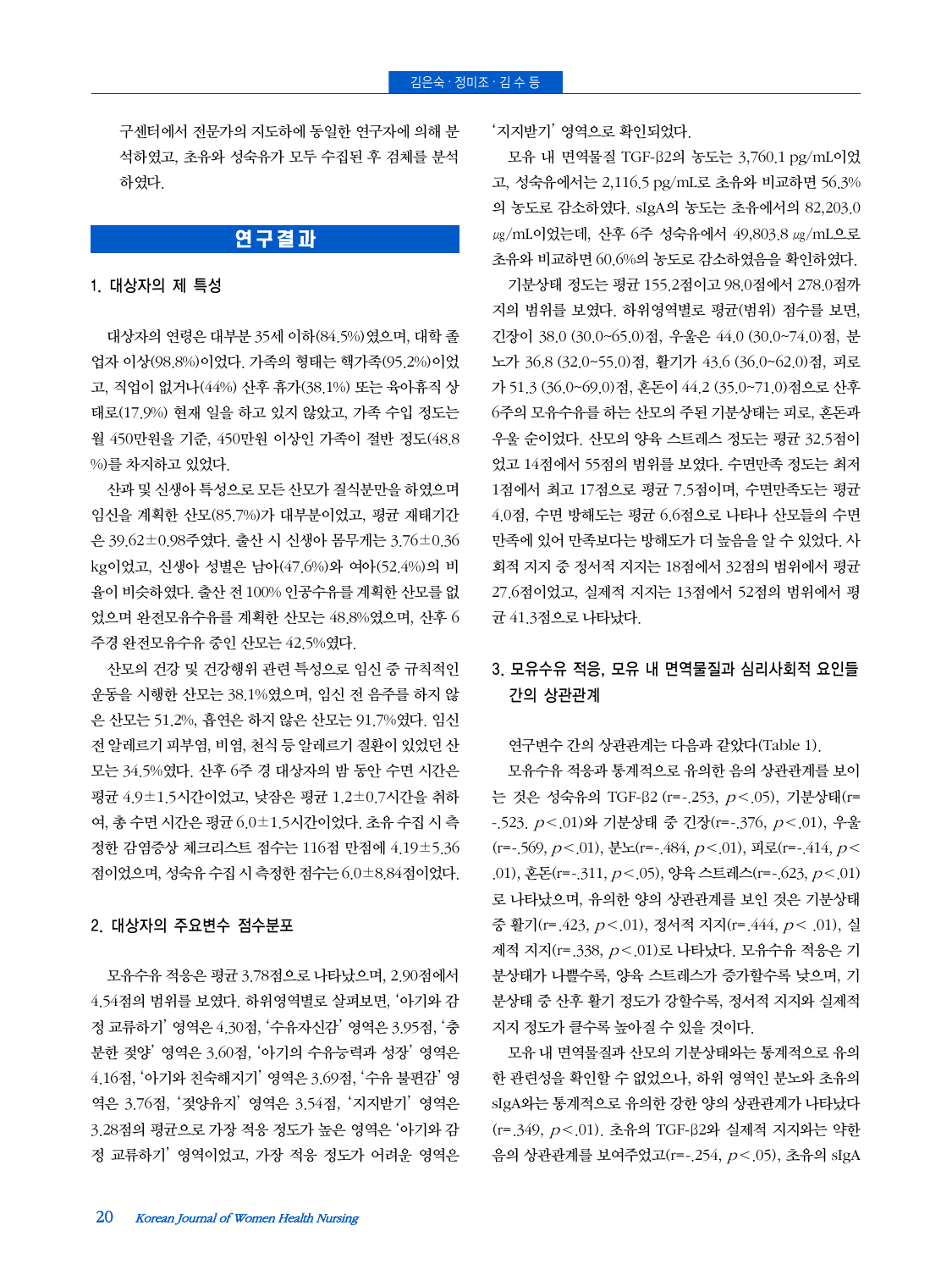| Variables                   | a            | $\mathbf b$  | $\mathbf{C}$ | d            | e            |
|-----------------------------|--------------|--------------|--------------|--------------|--------------|
| a. Breastfeeding adaptation | $\mathbf{1}$ | .101         | $-.074$      | $-.253*$     | $-210$       |
| b. TGF- $\beta$ 2 (1st)     |              | $\mathbf{1}$ | $.330**$     | $-0.055$     | $-235$       |
| c. $slgA(1st)$              |              |              | $\mathbf{1}$ | $-230$       | $-224$       |
| d. TGF- $\beta$ 2 (2nd)     |              |              |              | $\mathbf{1}$ | $.812**$     |
| e. sIgA (2nd)               |              |              |              |              | $\mathbf{1}$ |
| Gestational age             | .150         | .060         | $-027$       | .094         | .013         |
| Sleep time                  | .052         | .001         | .137         | .065         | .194         |
| SCL(1st)                    | $-145$       | .010         | .013         | $-0.031$     | $-112$       |
| SCL (2nd)                   | $-.277*$     | .155         | .192         | $-222$       | $-278*$      |
| Profile of mood states      | $-523**$     | .070         | .205         | $-0.082$     | $-068$       |
| Tension-anxiety             | $-.376**$    | .018         | .190         | $-146$       | $-108$       |
| Depression-dejection        | $-569**$     | .028         | .152         | $-0.024$     | $-.071$      |
| Anger-hostility             | $-484**$     | .116         | .349**       | $-.097$      | $-.072$      |
| Vigor-activity              | 423**        | .055         | .046         | $-0.051$     | .013         |
| Fatigue-inertia             | $-414**$     | .170         | ,224         | $-110$       | $-0.058$     |
| Confusion-bewilderment      | $-311*$      | .067         | .148         | $-.078$      | $-.031$      |
| Child care stress           | $-623**$     | .087         | .006         | .174         | .080         |
| Sleep satisfaction          | .088         | $-0.056$     | $-0.047$     | .204         | $.278*$      |
| Emotional support           | $.444***$    | $-137$       | $-268*$      | .176         | .220         |
| Practical support           | .338**       | $-254*$      | $-0.097$     | $-.007$      | .117         |

#### **Table 1.** Relationships among Study Variables

SCL=symptom of infection checklist.

 $*_{p} < .05, **_{p} < .01.$ 

는 정서적 지지와 약한 음의 상관관계가 있었다(r =- 268,  $p <$  (05). 성숙유 내 TGF-β2는 심리사회적 요이들과 통계적 으로 유의한 관련성이 없었고, 성숙유의 sIgA는 산모의 감염 증상과는 약한 음의 관련성(r = - 278,  $p <$  05)이, 수면만족과 는 약한 양의 관련성(r = 278,  $p < 0$ 5)이 통계적으로 유의하 게 나타났다. 이는 모유 내 면역물질이 심리사회적 요인들과 의 관련성을 유추해 볼 수 있을 것이다.

4. 모유수유 적응과 모유 내 면역물질에 영향을 미치는 요인

# 1) 모유수유 적응에 영향을 미치는 요인

모유수유 적응에 대한 다중 선형 회귀모형은 통계적으로 유 의하였고(F=5.60,  $p < 0.001$ ), 일반적, 산과 및 건강 관련 특성, 신생아 특성과 심리사회적 요인 등이 모유수유 적응에 대해 54.6%를 설명력을 가지고 있었다(Table 2). 상관관계에서 관 련성을 보인 성숙유 내 면역물질이 다른 제 요인을 통제한 상 태에서도 모유수유 적응의 설명에 관계되는지 확인하고자 모 형에 포함하였고, 통계적으로 유의하지 않았다. 주요 영향요인 은 양육 스트레스 정도로 통계적으로 유의하였고 $(p < .001)$ , 다른 요인들을 통제한 상태에서 양육 스트레스가 표준화된 값 '1' 정도가 커지면, 모유수유 적응 정도는 표준화된 값 '0.47' 정도가 낮아지는 것을 확인할 수 있었다.

단계적 다중 회귀분석을 통해 모유수유 적응과 관련된 주요 요인들에 대해 59.1%의 설명력을 가지는 간명한 모형을 추가 로 구성하였다(F=16.67, p<.001). 주요 심리사회적 요인으 로 기분상태, 양육 스트레스, 수면만족과 정서적 지지와 실제 적 지지가 모형에 포함되었으며, 현재 수유 방법을 포함한 제 요인을 통제한 상태에서 양육 스트레스가 낮을수록(p<.001), 정서적 지지가 높을수록(p=.047) 모유수유 적응 정도가 향상 되는 것을 확인하였다. 기분상태가 좋을수록(p=.060), 수면 만족이 낮을수록(p=.056) 모유수유 적응 정도가 높았으나 통 계적으로 유의하지 않았다.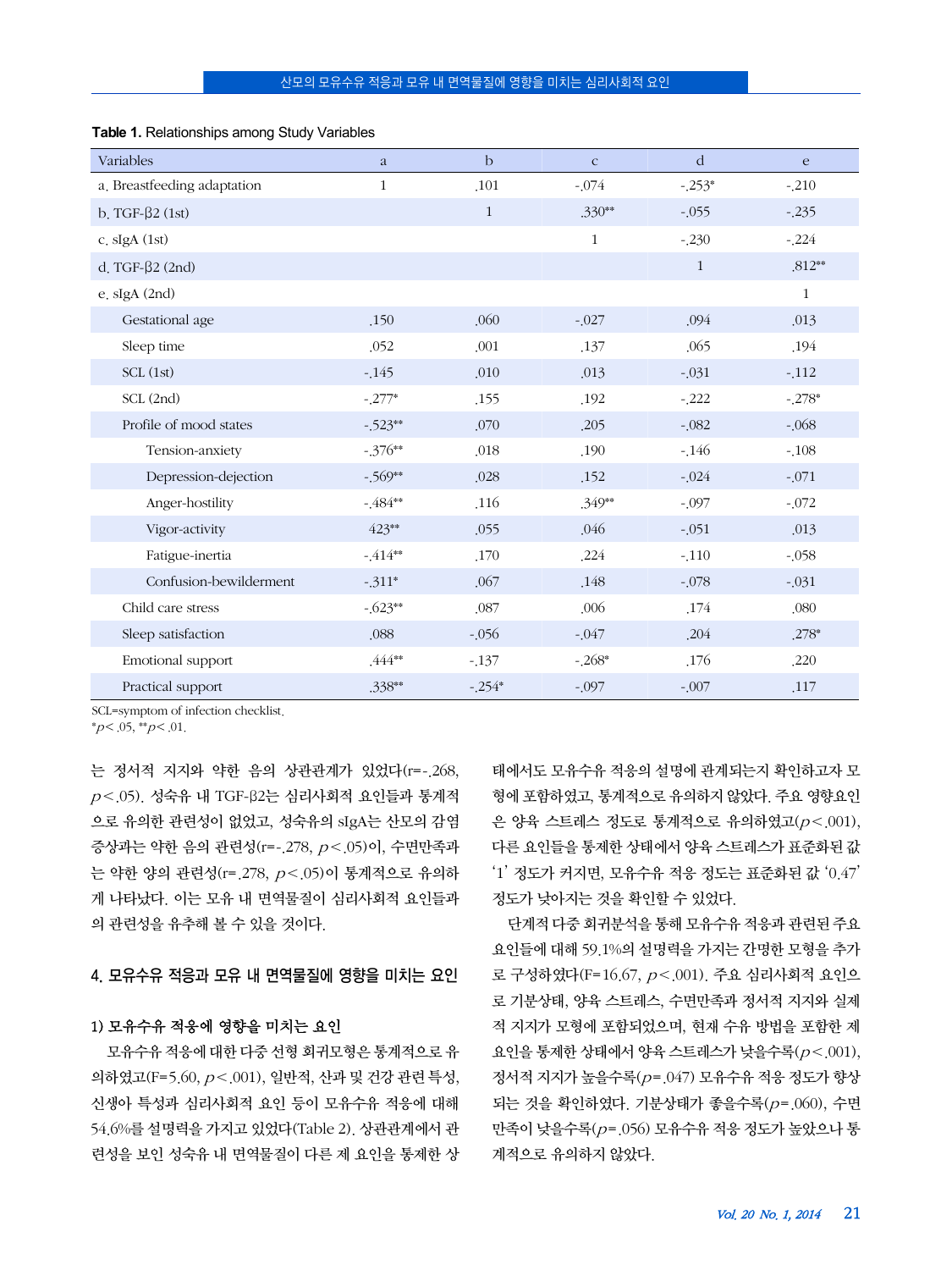|                                           | Model I              |                          |                | Model II $^{\dagger}$ |                           |            | Model III $^\dagger$ |                           |
|-------------------------------------------|----------------------|--------------------------|----------------|-----------------------|---------------------------|------------|----------------------|---------------------------|
| Variables (Reference)                     | $\beta$              | $\overline{P}$           | <b>VIF</b>     | β                     | $\overline{p}$            | <b>VIF</b> | β                    | $\overline{p}$            |
| Intercept                                 | 2,168                | .244                     |                | 3.646                 | < 0.001                   |            | 1,756                | ,286                      |
| Age                                       | $-035$               | .745                     | 1,628          |                       |                           |            |                      |                           |
| Education (under university)              | .103                 | .256                     | 1.145          |                       |                           |            |                      |                           |
| Economy state $(<\!450^\circ)$            | .081                 | .411                     | 1.355          |                       |                           |            |                      |                           |
| Gestational age                           | .107                 | .283                     | 1.393          |                       |                           |            | 0.128                | .159                      |
| Sleep time                                | $-.103$              | .363                     | 1.789          |                       |                           |            |                      |                           |
| SCL at 6 weeks                            | $-0.002$             | .989                     | 2.410          |                       |                           |            |                      |                           |
| Child order                               | .012                 | .919                     | 1,827          |                       |                           |            |                      |                           |
| Baby's weight                             | $-0.020$             | .842                     | 1,480          |                       |                           |            |                      |                           |
| No. of postpartum period helper           | $-011$               | .914                     | 1.357          |                       |                           |            |                      |                           |
| Type of breastfeeding at 6 weeks          | .227                 | .042                     | 1.699          | .288                  | .001                      | 1.109      | 0.322                | < 0.001                   |
| Profile of mood states                    | $-132$               | .339                     | 2,680          | $-200$                | .060                      | 1.735      | $-0.160$             | .144                      |
| Child care stress                         | $-477$               | < .001                   | 2.132          | $-438$                | < .001                    | 1,522      | $-0.478$             | < 0.001                   |
| Sleep satisfaction                        | $-139$               | .259                     | 2.126          | $-.177$               | .056                      | 1.318      | $-0.239$             | .018                      |
| Emotional support                         | .186                 | .144                     | 2.253          | .207                  | .047                      | 1.652      | 0.195                | .029                      |
| Practical support                         | .184                 | .196                     | 2,832          | .121                  | .238                      | 1.645      |                      |                           |
| TGF-β2 at 6 weeks<br>sIgA at 6 weeks      | $-0.024$<br>$-0.073$ | .891<br>.668             | 4.268<br>4.046 |                       |                           |            |                      |                           |
| Adj. $R^2$<br>$\mathbf{F}\left( p\right)$ |                      | .546<br>$5.60 \ (< 001)$ |                |                       | .591<br>$16.67 \leq .001$ |            |                      | .562<br>$14.90 \leq .001$ |

**Table 2.** Related Factors to Breastfeeding Adaptation (*N*=66)

SCL=symptom of infection checklist.

<sup>†</sup>Stepwise multiple regression was done; <sup>†</sup>Dependent variable=breastfeeding adaptation excluding getting support; <sup>§</sup> 10,000 won.

모유수유 적응의 하위영역인 '지지받기'와 사회적 지지 도 구와의 중복 측정 가능성을 고려하여, '지지받기' 영역을 제외 한 모유수유 적응에 대한 회귀모형 III은 통계적으로 유의하였 다(F=14.90,  $p < 0.001$ ). 주요 심리사회적 요인으로 기분상태, 양육 스트레스, 수면만족과 정서적 지지가 있었고, 현재 수유 방법을 포함한 제 요인을 통제한 상태에서 양육 스트레스가 낮을수록 $(p < 001)$ , 수면만족이 낮을수록 $(p = 018)$ , 정서적 지지가 높을수록(p=.029) 모유수유 적응을 잘하는 것으로 나 타났다. 이는 모유수유 적응 정도가 높은 완전모유수유 산모 일수록 잦은 수유로 인해 수면만족을 얻기 어려움으로 해석될 수 있다.

# 2) 모유 내 면역물질에 영향을 미치는 요인

모유 내 면역물질에 영향을 미치는 요인을 확인하기 위한 GEE 회귀모형은 Table 3와 같았다. 회귀모형의 종속변수는 산모 66명에게 채유시기(초유와 성숙유)에 따라 2회 반복 측 정되었고, 독립변수는 2회 측정된 채유 시기와 산모의 감염증 상이 있고, 기분상태, 양육 스트레스, 수면만족 및 사회적 지 지 등 심리사회적 요인을 포함한 그 외 변수들은 1회 측정되었 다. 상관관계분석에서 관련성을 보인 모유수유 적응은 면역물 질에 미치는 영향에 대한 통계적 유의성을 확인하고자 모형에 포함하였고, 산모의 기분상태는 하위영역인 긴장, 우울, 분노, 활기, 피로와 혼돈, 6가지로 세분화하였다.

산모의 감염증상은 산모의 모유 내 면역물질에 통계적으로 유의한 영향을 미치지 않았으나, 채유 시기는 통계적으로 유 의한 영향을 미치는 것으로 나타났다(p<.001). 따라서 산후 6주의 성숙유보다 초유 내 면역물질 함량이 월등히 높음을 알 수 있었다.

모유 내 TGF-β2에 영향을 미치는 요인으로 산후 6주의 모 유수유 방법(p=.003), 양육 스트레스(p=.038), 실제적 지지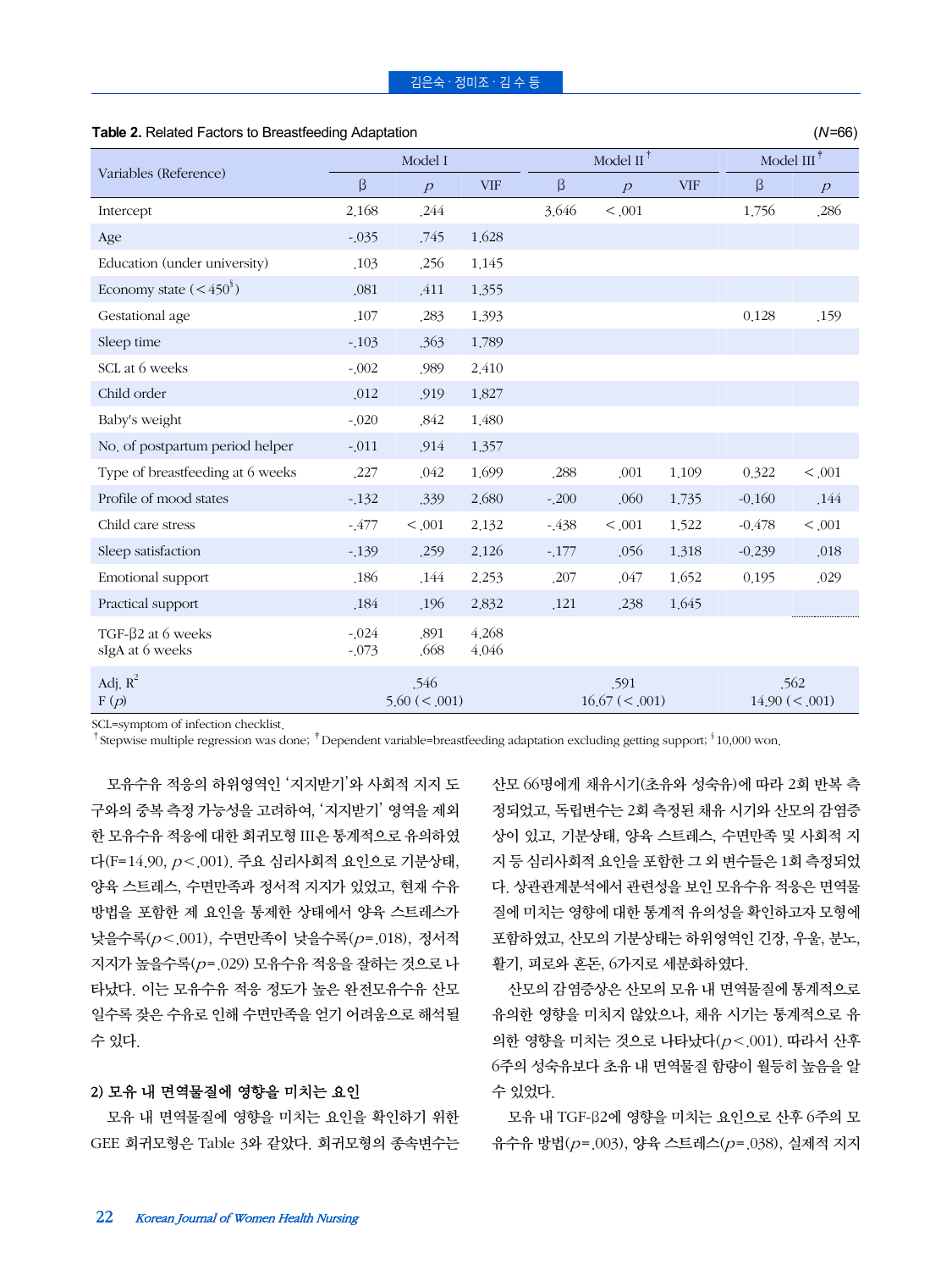|                                        | Model of TGF- $\beta$ 2 |                | Model of sIgA |                |  |
|----------------------------------------|-------------------------|----------------|---------------|----------------|--|
| Variables (Reference)                  | β                       | $\overline{p}$ | β             | $\overline{p}$ |  |
| Intercept                              | $-3,982.0$              | .284           | 16,391.1      | .552           |  |
| Time for milk collection (1st)         | $-1,575.7$              | < 0.001        | $-31,313.1$   | < 0.001        |  |
| <b>SCL</b>                             | $-4.5$                  | .882           | $-60.1$       | ,806           |  |
| Age                                    | 62.5                    | .259           | 381.4         | .274           |  |
| Drink (no)                             | 198.3                   | .595           | 4,927.7       | ,087           |  |
| Allergic disease before pregnancy (no) | 164.0                   | .660           | $-5,872.8$    | .036           |  |
| Sleep time                             | 104.1                   | .371           | 1,635.9       | .047           |  |
| Baby's weight                          | 248.5                   | .597           | 9,552.2       | .003           |  |
| Breastfeeding type at 6 weeks          | $-626.0$                | .003           | $-5,177.3$    | < 0.001        |  |
| Tension-anxiety                        | $-130.2$                | .175           | 189.2         | .747           |  |
| Depression-dejection                   | $-21.3$                 | ,827           | $-1,637.3$    | .015           |  |
| Anger-hostility                        | $-7.5$                  | .933           | 1,316.0       | .051           |  |
| Vigor-activity                         | $-13.6$                 | .815           | $-100.1$      | ,847           |  |
| Fatigue-inertia                        | 19.0                    | .835           | 379.6         | .562           |  |
| Confusion-bewilderment                 | 96.8                    | .473           | $-447.0$      | .593           |  |
| Child care stress                      | 84.3                    | .038           | 411.3         | .092           |  |
| Sleep satisfaction                     | 70.8                    | .246           | 698.4         | .074           |  |
| Emotional support                      | 46.4                    | .532           | $-13.2$       | .980           |  |
| Practical support                      | $-63.1$                 | .034           | $-0.03$       | 1,000          |  |
| Breastfeeding adaptation               | 1,294.2                 | .017           | 3,627.4       | .487           |  |

SCL=symptom of infection checklist.

(p=.034)와 모유수유 적응(p=.017)이 있었다. 즉 TGF-β2는 완전모유수유보다 혼합수유 시 분유의 수유 비율이 커질수록, 양육 스트레스 경험이 많을수록, 실제적 지지 정도가 낮을수 록, 모유수유 적응을 잘할수록 농도가 높아지는 경향이 확인 되었다. 이 중 한 요인에 대해 예를 들어 설명하면, 다른 변수 를 통제하였을 때, 산모의 양육 스트레스 정도는 채유시기에 따라 모유 내 TGF-β2 농도와 통계적으로 유의하게 연관되어 있다는 것이다. 따라서 양육 스트레스 정도가 높을수록 농도 가 높아지는 관계이며, 기울기는 84.3 pg/mL로 양육 스트레 스의 1 단위 증가에 따라 모유 내 TGF-β2 농도가 84.3 pg/mL 증가한다고 해석될 수 있다.

모유 내 sIgA에 영향을 미치는 요인은 임신 전 알레르기 질 환 여부(p=.036), 산모의 총 수면시간(p=.047), 신생아 체중 (p=.003), 산후 6주의 수유방법(p<.001)과 산모의 기분 상 태 중 우울( $p = 015$ )이었다. 이는 sIgA가 임신 전 알레르기 질 환이 없는 군에서 모유 내 함량이 높고, 총 수면시간이 길수록, 신생아의 체중이 클수록, 완전모유수유보다 혼합수유 시 분유 의 수유 비율이 커질수록, 산모의 우울감이 약할수록 농도가 증가되는 것으로 나타났다. 즉 산모의 우울을 예로 들면, 다른 변수를 통제하였을 때, 우울은 채유시기에 따라 변화하는 sIgA의 농도와 통계적으로 유의하게 연관되어 있다. 즉, 우울 감이 강할수록 sIgA의 농도가 낮아지며, 우울점수가 1점 증가 할 때마다 sIgA의 농도는 1,637.3 감소한다고 해석할 수 있다.

# 논 의

# 1. 모유수유 적응에 대한 논의

본 연구에서 산후 6주의 모유수유 적응 정도는 2.90점에서 4.84점의 범위로 평균 3.78점으로 나타났다. 평균 4개월 이후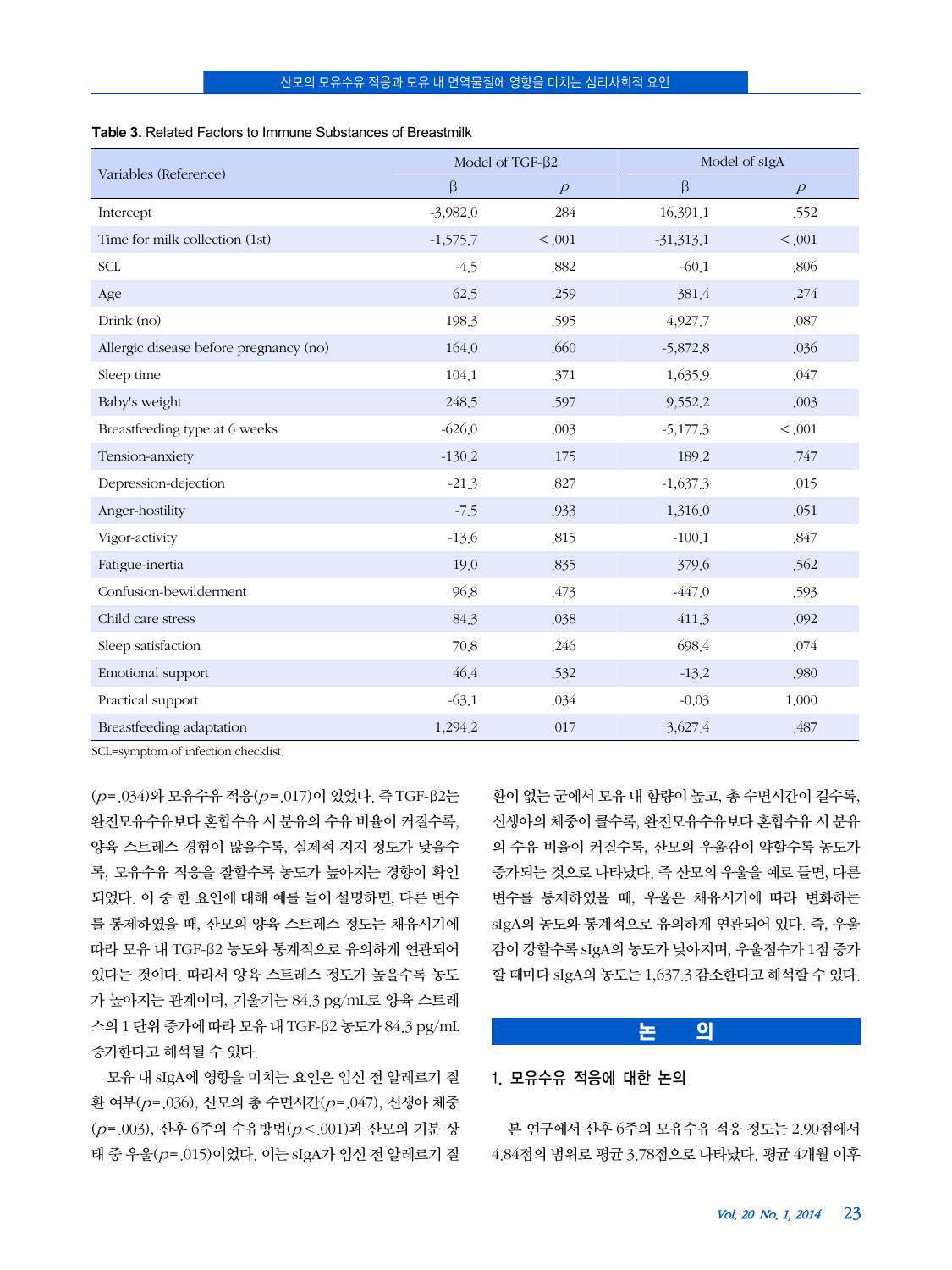에 모유수유 적응정도를 측정한 Kim[7]의 4.03점보다는 낮았 지만, 산후 10일에 측정한 Yun과 Lee[27]의 실험군 1의 모유 수유 적응 정도인 3.4점보다는 높은 점수를 보였다. 이는 모유 수유 적응 정도가 모유수유 기간에 따라 영향을 받는다는 여 러 연구의 결과와 일치함을 알 수 있었다[2,6,7].

모유수유 적응과 산후 6주의 감염증상 정도와는 부정적 상 관관계가 있었다(p<.05). 이는 산모의 건강상태가 좋지 않을 경우 모유수유에 집중하기 힘들고, 나아가 모유수유 적응에 부정적 영향을 주는 요인으로 작용한 것으로 사료된다[2,7]. 모유수유 적응 정도와 관련된 주요 요인 중 현재 수유 방법에 서 완전모유수유를 할수록 적응을 잘한다는 결과는 모유수유 비율이 긍정적 영향을 미친다는[5,7] 연구결과를 지지하는 것 이다. 또한 여러 연구에서 확인된 바와 같이 본 연구에서도 모 유수유 적응 정도에 영향을 미치는 주요 요인으로 산후 6주의 기분상태, 양육 스트레스, 수면만족과 정서적 지지가 있었고, 현재 수유 방법을 포함한 제 요인을 통제한 상태에서 양육 스 트레스가 낮을수록(p<.001), 정서적 지지가 높을수록(p= .029) 모유수유 적응을 잘하는 것으로 나타났다. 이는 어머니 의 양육 스트레스가 부정적 영향을 미치고[7,18] 가족과 친척, 친구들의 지지와 의료진의 지지가 모유수유 기간에 긍정적인 영향을 준다[2,5,27,28]는 연구결과를 지지하는 것이다. 그리 고 '지지받기' 영역을 제외한 모유수유 적응에 대해 통계적으 로 유의하게 추가된 영향요인은 수면만족이었고, 수면만족이 낮을수록(p=.018) 모유수유 적응을 잘하는 것을 알 수 있었 다. 이는 모유수유 적응 정도가 높은 완전모유수유 산모일수 록 잦은 수유로 인해 충분한 수면을 취하기 어렵다고 해석할 수 있을 것이다. 따라서 아기에게 집중하고 2~3시간마다 수유 가 이루어지는 분만 초기 산모에게 있어 수면이나 양육 스트 레스의 문제는 필요불가결한 것이지만, 이해와 신뢰, 돌봄을 받고 있다는 실제적 지지와 정서적 지지가 이러한 어려움을 극복하고, 모유수유를 성공적으로 수행할 힘이 될 수 있음을 의미한다.

#### 2. 모유 내 면역 물질에 대한 논의

본 연구에서 모유 내 면역물질인 TGF-β2의 초유에서의 농도는 3,760.1 pg/mL이고, 성숙유에서의 농도는 2,116.5 pg/mL이었다. sIgA의 초유 농도는 82,203.0 ㎍/mL였고, 성 숙유 농도는 49,803.8 ㎍/mL이었다. 이는 모유 중 면역 물질 농도는 초유에서 가장 높고, 수유기간에 따라 감소한다는 선 행연구의 결과와[11,29] 일치하는 것이며, 6주 동안 TGF-β2 는 43.7% 정도, sIgA 농도는 39.4% 정도의 감소가 있었다.

양육 스트레스 경험이 많을수록, 실제적 지지 정도가 낮을 수록 모유 내 TGF-β2의 농도가 높고, 산모의 우울감이 낮을 수록 sIgA의 농도가 높아진다는 결과는 선행연구들을 지지하 는 것으로 정신신경면역학적 접근에서 정서적 요인이 면역성 분에 영향을 미치고 있음을 확인할 수 있었다[12,13,16]. 그러 나 모유 내 면역물질 농도에 유의한 관계가 있는 모유수유 적 응이나 산후 6주의 수유 방법에 대한 선행연구가 부족하여 직 접 비교할 수 없었다. 다만 산후 6주의 수유 방법에 따라 완전 모유수유보다 혼합수유 시 분유수유 비율이 더 높은 경우 모 유 내 면역물질의 함량이 높아진다는 결과에 대해서, 미숙아 산모의 초유에서 면역물질 함량이 높고[14], 수입이 낮을수록, 연령이 높을수록 sIgA의 농도가 높았다는[12] 선행연구의 결 과를 근거로 신생아가 감염에 취약한 환경이 주어질 때, 모유 내 면역물질이 증가하여 신생아의 수동면역력을 일정 수준으 로 유지하고자 하는 것으로 신중하게 가정할 뿐이며, 이러한 기전을 확인할 수 있는 후속 연구가 시도되길 기대해 본다. 또 한 임신 전 알레르기 질환 여부와 sIgA와의 관련성에 대한 자 료는 찾기 어려웠고, TGF-β2의 경우 알레르기 질환이 없는 산모가 더 함량이 높다는 보고와[17,30] 알레르기 질환 여부와 유의한 차이가 없다는[2,13] 다소 상이한 연구결과를 보고하 였다. 본 연구는 모유 내 면역물질에서 산모의 감염증상이 주 요 영향 요인이 아니었고, 성숙유의 sIgA와 음의 상관관계(r=  $-278$ ,  $p < .05$ )가 나타났으나, 이것은 감염증상 정도(SCL)가 sIgA와 강한 상관관계가 있다는 선행연구와[12] 상반된 결과 였다. 따라서 본 연구결과를 토대로 모유 내 면역물질에 대한 향후 지속적인 연구가 필요할 것으로 생각되며, 더 큰 표본수 와 채유에 대한 통일성 확보 방안이 요구될 것이다.

# 3. 연구방법론에 대한 논의

## 1) 연구대상자

본 연구는 질식분만한 산모를 대상으로 자료조사가 이루어 졌다. 이는 우리나라 제왕절개율이 36%임에도[4] 불구하고, 선행연구에서 산후 감염상태와 모유 내 면역물질 간의 관련성 이 확인되었기 때문이다[1,12]. 그러나 향후 연구에서는 제왕 절개 분만이 질식분만보다 감염의 위험성이 높기 때문에 제왕 절개 분만한 산모를 포함하여 모유 내 면역물질을 비교할 필 요가 있다.

대상자를 선정하는 데 있어 3차 의료기관 1곳과 산후조리 원 2곳을 대상으로 하였으며 본 연구의 75%의 대상자가 산후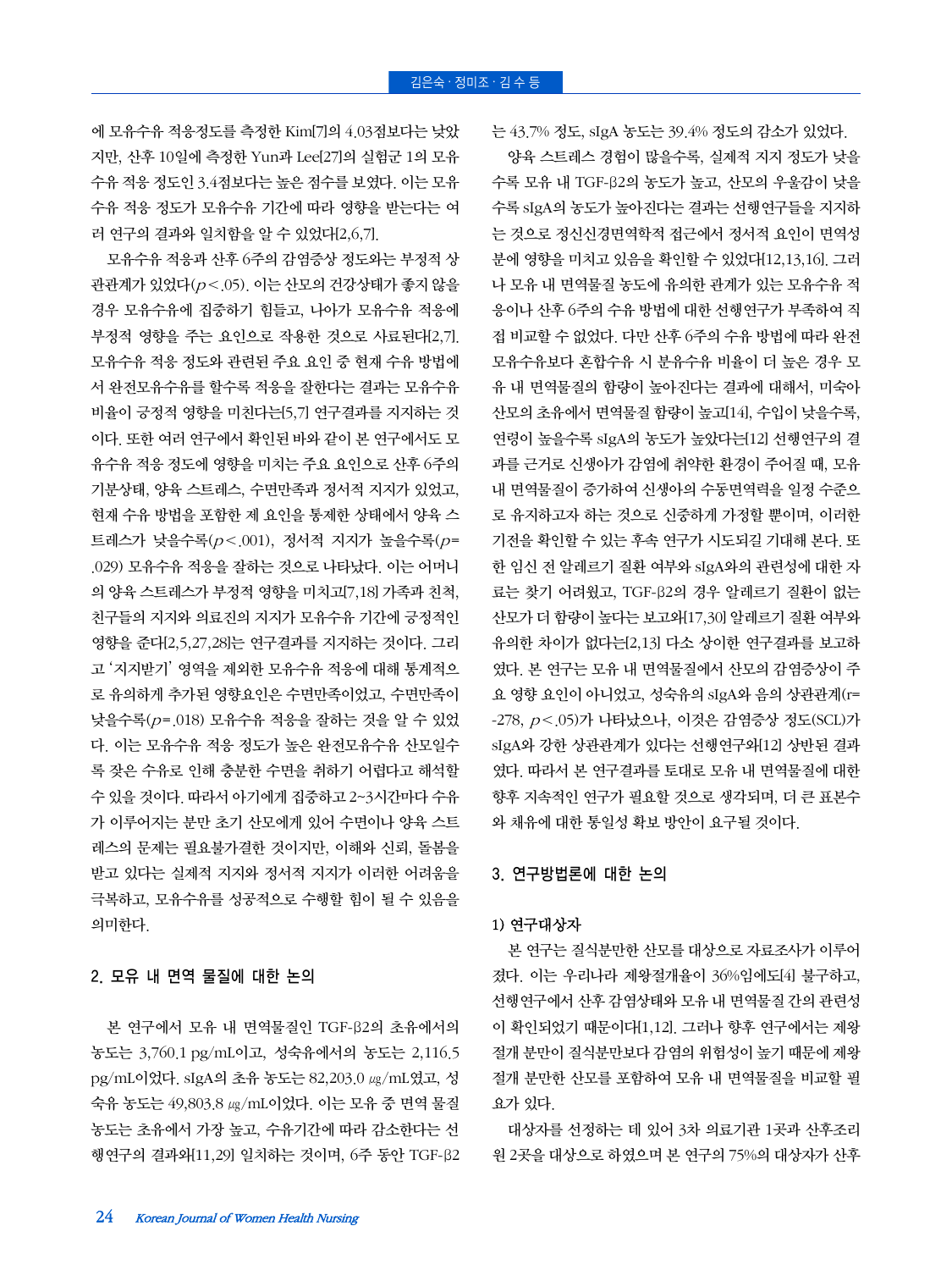조리원의 산모였다. 이는 3차 의료기관의 경우 병원에서 퇴원 후 산모들과의 접근성이 떨어졌으나 산후조리원의 경우 조리 원에서 2~3주간 머물기에 3차 의료기관과 비교 접근성은 높 은 이유로 생각된다. 1차 자료수집이 산후조리원으로 24시간 모자동실을 원칙으로 하며 권장하고 있으나 2주간의 산후조 리원에 머무는 동안 24시간 모자동실을 하고 있는 산모는 적 은 것으로 나타났으며 산모들은 조리원 내 수유실을 이용하거 나 다양한 프로그램에 참여하고 있었다. 가족 이외의 사람들 과 접촉이 빈번한 장소로 모유수유 적응에 영향을 미치는 산 모의 초기 감염상태에 영향을 줄 수 있으리라 사료된다.

#### 2) 자료수집

모유 채집 시기에 있어 모유 내 면역물질이 계절의 영향을 받으며[13] 환절기 동안에 산모들이 건강 상태 변화가 있을 수 있음을 고려하여 1차 자료 조사 시기는 2월에서 3월로 선정하 였다. 그러나 2차 자료 조사 시기는 3월에서 5월로 계절적 변 화가 있는 시기로 산모의 건강상태나 모유 내 면역물질의 변 화에 영향을 미쳤을 가능성을 배제할 수 없다. 또한 모유 채집 시간이 모유 내 면역물질 함량에 주요 영향 요인이라는[13] 선 행연구에 근거하여 본 연구에서는 아침 첫 수유 후 채집하길 참여자에게 안내하였다. 그러나 아침 첫 수유 시간대가 산모 마다 동일하다고 보기 어렵기 때문에, 추후 연구 시에는 모유 채집 시기 및 시간 요인을 고려해야 할 것이다.

모유 채집 장소와 방법 측면에서 모유수유를 채집하는 데 있어 연구원이나 조사자가 직접 채집한 것이 아니라 채집방법 과 시기를 알려주고 산모에게 채집하도록 한 점은 모유 내 면 역물질에 영향을 주는 요인으로 작용하였을 것이다. 추후 연구 시 모유 채집 방법을 안내문이라 아니라 동영상으로 제작하고 안내문에 QR 코드를 생성, 스마트폰 등을 이용한다면, 모유 채집일 아침 모닝콜을 제공할 수 있고, 산모들이 모유 채집 시 어려움을 줄이고 오염을 최소화하여 검체에 대한 동질성 확보 가 이루어질 수 있도록 방법을 제안한다.

또한, 본 조사에 들어가기 전에 모유 채집 방법, 절차상 어 려움과 용기 선택을 위한 예비조사를 시행하였다. 모유 채집 을 위해 15 mL와 50 mL 크기의 두 가지 용기를 준비하였고, 입구가 작은 15 mL의 용기는 채집이 용이하지 않을 뿐 아니라 오염될 가능성이 큰 점을 고려하여 입구가 큰 50 mL의 용기를 선별하였다.

은 15%를 넘지 않았으나[11-14] 본 연구에서 대상자 탈락률은 25%였다. 그러나 대부분의 연구가 횡단적 연구이고, 채유 간 격이 1주일이내로 짧으며, 본 연구의 탈락률과 선행연구의 탈 락률을 비교한다는 것은 제한적이며, 15.0%의 산모들이 출산 후 4주에서 6개월 사이에 모유수유를 중단하는 국내 현실이 반영된 것으로 보인다[4].

자료수집은 3차 의료기관과 산부인과 전문병원 산하 산후 조리원을 직접 방문하여 연구에 참여 의사를 밝힌 대상자들을 직접 만나 1차 자료수집을 하였다. 2차 자료수집은 산후 4주 경 설문지와 채집용기, 안내문을 발송하고 전화안내를 하였 다. 1차 자료수집 시 연구자가 산후조리원을 일주일에 5회 이 상 방문하여 대상자를 모집하고 연구참여자 중 모유수유에 어 려움이 있는 산모들을 상담하는 등 빈번한 접촉이 있었다. 산 모 대부분이 2주 후 산후조리원을 퇴소하기 때문에 2차 자료 수집 시기인 산후 6주까지 1회의 전화방문을 통한 접촉이 대 상자 탈락률을 높인 원인으로 분석된다. 또한, 탈락의 이유를 살펴보면, 연락되지 않거나 채집시기를 맞추지 못한 경우가 절반이었고, 그 외 산모들은 젖량 부족으로 6주 전 모유수유를 중단하였다. 모유수유의 어려움을 가장 많이 겪는 시기는 산 후 4주 이내로[5-7] 전화, 사회연결망서비스(Social Network System, SNS)를 통한 빈번한 접촉을 통해 산모들의 어려움을 해결해주는 노력을 기울인다면 탈락률을 낮출 수 있을 것이 다. 즉 1, 2차 자료수집 시기가 본 연구와 같이 4~5주 간격을 보일 경우 2주에 1회 이상 대상자와의 접촉이 필요하며, 추가 자료수집 시 대상자와 면대면을 통해 채유 및 면담을 수행하 는 방법도 중도 탈락을 방지하는 데 도움이 될 것이다.

탈락자와 2차 자료수집대상자의 일반적 특성을 비교한 결 과 교육 정도, 직업 형태, 경제적 상태에서는 차이가 없었으나 탈락자에서 35세 이하 산모가 94.4%로 2차 자료수집 대상자 의 81.8%보다 높은 분포를 보였고, 2차 자료수집 대상자들의 학력이 조금 더 높은 수준을 보인 것으로 나타났다. 산과 및 건 강 관련 특성을 살펴보면, 재태기간, 신생아 체중에는 차이가 없는 것으로 조사되었다. 모유수유 계획은 탈락자 군에서 완 전모유수유를 하겠다고 응답한 대상자가 33.3%인 반면, 2차 자료수집 대상자는 54.5%로 나타나 모유수유 지속에 모유수 유 계획이 영향을 주었을 것으로 추측된다(Table 4).

따라서 향후 모유 내 바이오마커(bio-marker)를 이용한 연 구 시, 산모들에게 모유수유 증진 프로그램을 적용하여 모유 수유를 권장하고 모유수유 시 어려움과 대처방안을 교육함으 로써 산모와의 친밀한 관계를 유지하는 것이 자료수집 참여율 을 높이는 데 큰 도움이 될 것이다.

# 3) 탈락자

모유 내 면역물질을 연구한 타 연구들에서의 대상자 탈락률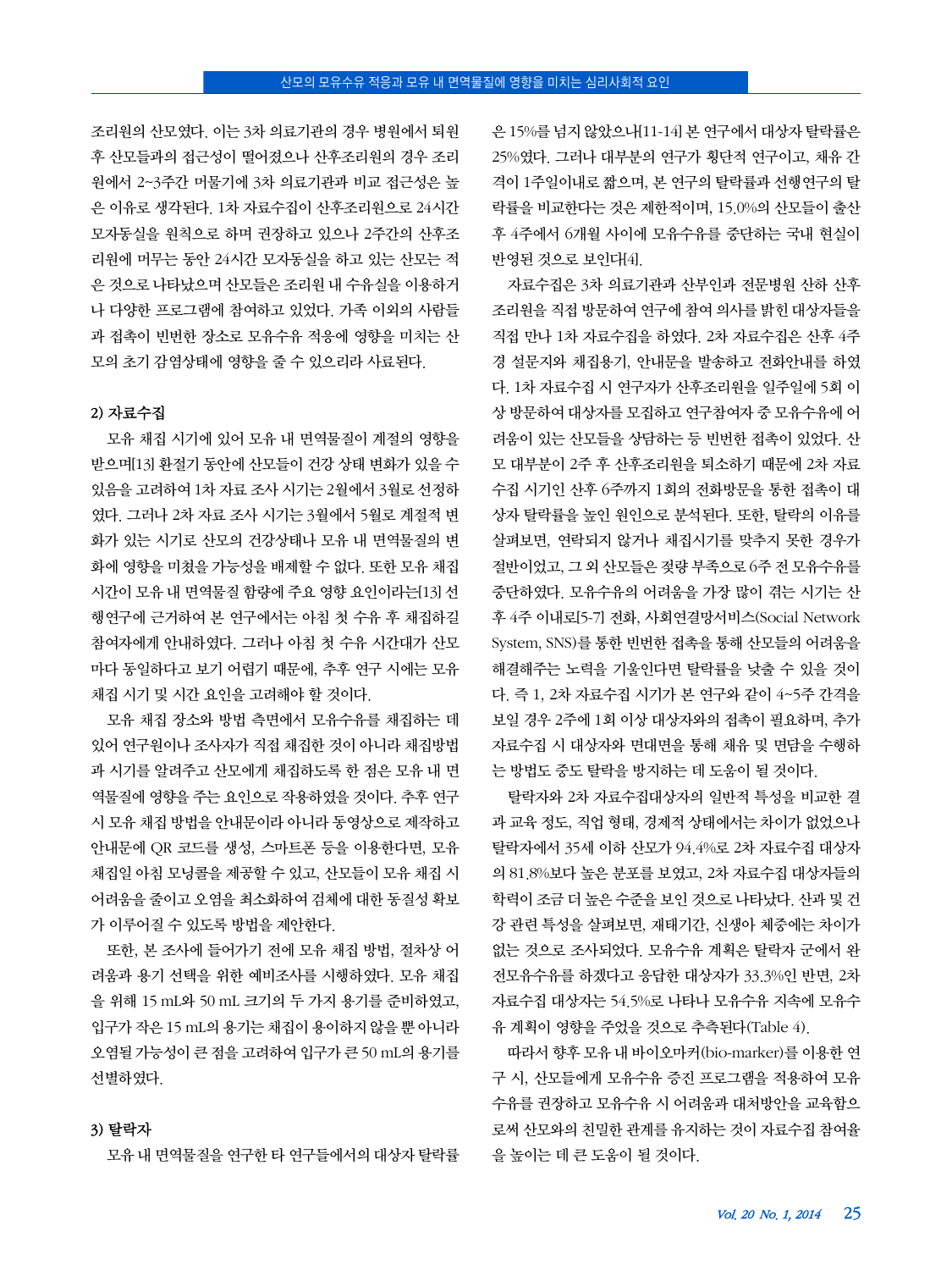| Variables                          | Characteristics                          |                                                                                                                                                                                              | Dropouts $(n=18)$                                 | 2nd subjects $(n=66)$                               |  |
|------------------------------------|------------------------------------------|----------------------------------------------------------------------------------------------------------------------------------------------------------------------------------------------|---------------------------------------------------|-----------------------------------------------------|--|
|                                    |                                          | Categories                                                                                                                                                                                   | $n$ (%) or M $\pm$ SD                             | $n$ (%) or M $\pm$ SD                               |  |
| General<br>characteristics         | Age (year)                               | $26 - 34$<br>$35 - 39$                                                                                                                                                                       | 17(94.4)<br>1(5.6)                                | 54 (81.8)<br>12(18.2)                               |  |
|                                    | Education                                | College/University<br>Graduate school                                                                                                                                                        | 16(88.9)<br>2(11,1)                               | 51(77.3)<br>15(22,7)                                |  |
|                                    | Employment                               | N <sub>O</sub><br>Yes                                                                                                                                                                        | 5(27.8)<br>13(72.2)                               | 18(27.3)<br>48(72,7)                                |  |
|                                    | Working state                            | N <sub>O</sub><br>Maternity leave<br>Baby break                                                                                                                                              | 5(27.8)<br>5(27.8)<br>8(44.4)                     | 18(27.3)<br>15(22,7)<br>33 (43.9)                   |  |
|                                    | Economic state<br>$(10,000 \text{ won})$ | < 450<br>$\geq 450$                                                                                                                                                                          | 9(50.0)<br>9(50.0)                                | 31 (47.0)<br>35(53.0)                               |  |
| Obstetric and<br>health behavioral | Gestational age                          | $\geq 37$                                                                                                                                                                                    | $39.6 \pm 0.9$                                    | $39.7 \pm 1.0$                                      |  |
| characteristics                    | Baby's gender                            | Male<br>Female                                                                                                                                                                               | 11(61,1)<br>7(38.9)                               | 28 (42.4)<br>38 (57.6)                              |  |
|                                    | Baby's weight (kg)                       |                                                                                                                                                                                              | $3.3 \pm 0.5$                                     | $3.3 \pm 0.3$                                       |  |
|                                    | Feeding plan<br>at birth                 | I (Exclusive breast feeding)<br>II (Bottle feeding < breast feeding)<br>III (Bottle feeding=breast feeding)<br>$\mathbb N$ (Bottle feeding > breast feeding)<br>V (Exclusive Bottle feeding) | 6(33.3)<br>9(50.0)<br>2(11,1)<br>1(5.6)<br>0(0.0) | 36(54.5)<br>23 (34.8)<br>5(7.6)<br>2(3.0)<br>0(0.0) |  |

#### **Table 4.** General Characteristics of Dropouts and Subjects

# 결 론

본 연구는 정신신경면역학적 접근에서 산모가 느끼는 양육 스트레스, 사회적 지지, 수면만족 등의 심리사회적 요인과 모 유수유 적응, 모유 내 면역물질의 관계를 확인하기 위한 종단 적 상관성 조사연구이다. 또한 모유수유 적응에 영향을 미치 는 심리사회적 요인을 파악하여 산모들의 모유수유 적응을 돕 기 위한 중재 프로그램의 근거를 제시하고, 모유수유 적응, 심 리사회적 요인들과 모유 내 면역물질이라는 생리적 지표와의 관계를 확인하며 모유 내 면역물질에 대해 생-행동적 접근을 시도하여 간호연구의 폭을 넓히고자 시행되었다. 본 연구는 국내 ‧ 외의 선행연구와 달리 모유 내 면역물질을 단일 시점이 아닌, 초유와 성숙유의 두 시점에서 모유 내 면역물질 농도에 미치는 영향을 조사한 점에 의의를 둘 수 있다.

본 연구를 통해 모유수유는 양육 스트레스 정도가 클수록 기분상태가 나쁠수록 적응하기 어렵고, 실제적 지지와 정서적 지지 정도가 높을수록 적응을 잘하는 것으로 나타났다. 모유

내 면역물질에 대한 주요 영향 요인은 가장 유의한 것이 측정 시기로 초유가 성숙유에 비해 월등히 면역물질 함량이 많았 다. 모유 내 면역물질인 TGF-β2는 다른 제 변수를 통제하였 을 때, 양육 스트레스 경험이 많을수록, 실제적 지지 정도가 낮 을수록, 모유수유 적응을 잘 할수록 함량이 많아지며, sIgA는 다른 제 변수를 통제하였을 때, 산모의 우울감이 강할수록 농 도가 낮아지는 것으로 확인되었다.

따라서 본 연구의 결과는 산후 산모의 양육 스트레스를 감 소시키고, 정서적 지지와 수면만족도를 높일 수 있는 실질적 인 간호중재의 개발이 모유수유 적응을 위해 필요함을 강조할 수 있는 이론적 근거를 제공할 것이다. 그리고 모유 내 면역물 질 중 sIgA와 TGF-β2가 심리사회적 요인들과의 관련성을 규 명하고자 하는 후속 연구들의 기초자료로 활용될 수 있으며, 추후 연구 수행을 위한 방법론적인 조언을 제공하고자 노력하 였다.

이상 본 연구의 결과를 토대로 다음과 같은 제언을 하고자 한다.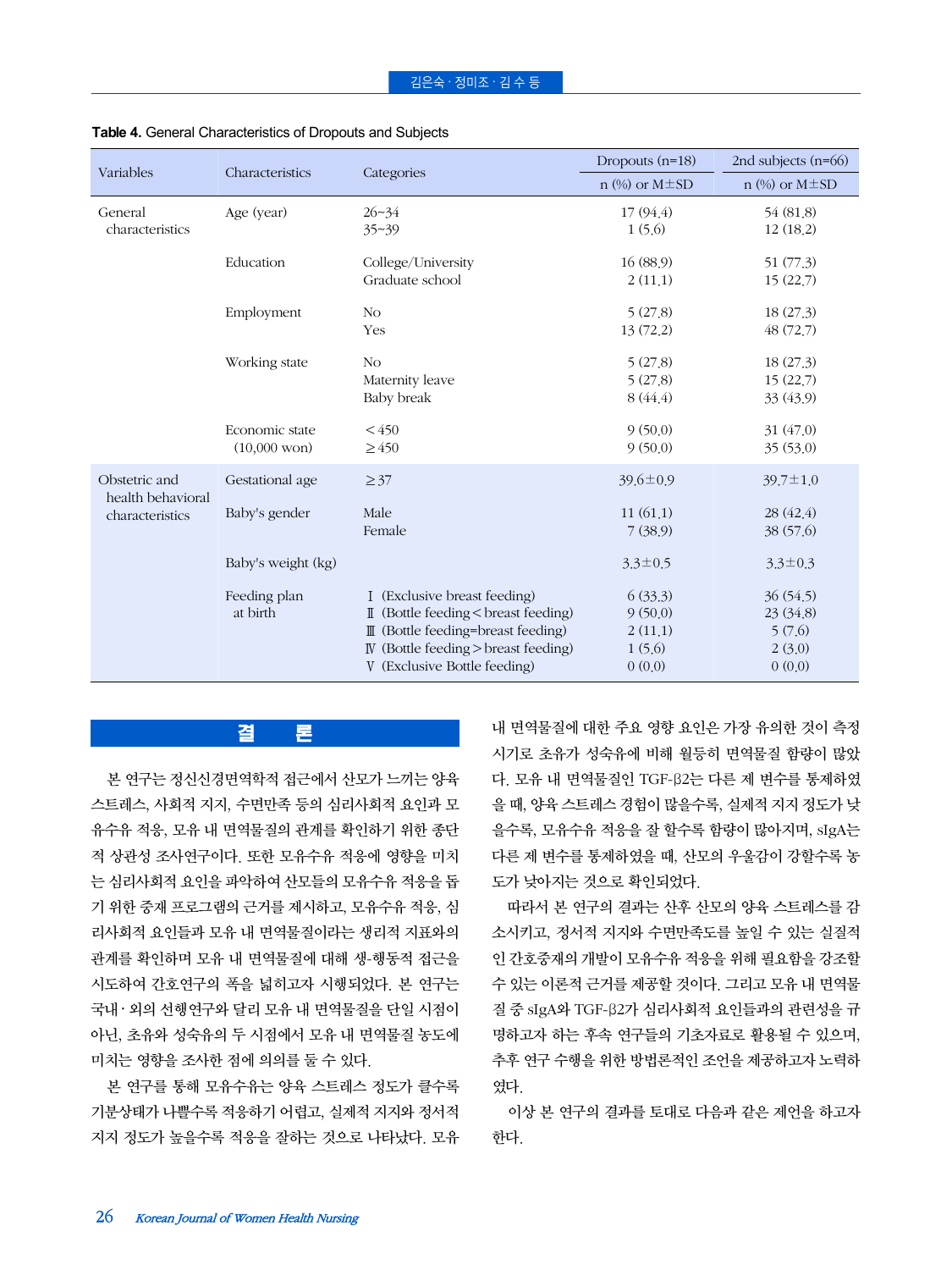첫째, 본 연구의 대상자는 2차 자료수집까지 성공적으로 참 여한 대상자가 66명으로 통계적 설명력을 가지기에 제한적이 다. 향후 연구는 더 많은 자료수집 참여자의 확보와 동시에 성 공적인 자료수집이 이루어질 수 있는 방법적인 탐색을 통해 반복 연구할 것을 제안한다.

둘째, 모유수유 적응이 모유수유 기간 및 완전모유수유 실 천 성공에 대한 예측 요인이 될 수 있는 추후 연구가 요구된다. 마지막으로 산모의 심리사회적 요인과 모유 내 면역물질 및 모유수유 적응과의 관련성에 대한 추후 반복 연구할 것을 제 안한다. 이를 통해 산모의 신체적 건강상태와 정서적 건강상 태가 모유수유 적응 및 신생아의 수동면역에 주요한 역할을 함을 규명할 수 있는 충분한 근거를 생성하여 모유 내 면역물 질이 생-행동 측면에서 객관적인 지표로 활용될 수 있으며, 간 호학 연구에 생-행동 연구가 다양하게 이루어질 수 있기를 기 대한다.

# **REFERENCES**

- 1. Thibeau S, D'Apolito K. Review of the relationships between maternal characteristics and preterm breastmilk immune components. Biological Research for Nursing. 2012;14(2):207- 216.
- 2. Huggins K, Ziedrich L. The Nursing mother's guide to weaning. Boston: Harvard Common Press; 2007.
- 3. Kim HS. A guide for breast feeding. Seoul: Hyunmoonsa; 2001.
- 4. Ministry of Health & Welfare Korea. 2011 Korean national health and nutrition survey [Internet]. Seoul: Ministry of Health & Welfare Korea; 2013 [cited 2013 February 26]. Available from: http://www.mw.go.kr
- 5. Lee SO, Na SS, Park KY. Exclusive breastfeeding rates of breastfeeding-willing mothers and its influencing factors by the 1st, 3rd, and 6th month of postpartum. Journal of the Korean Society of Maternal & Child Health. 2012;16(1):44-55.
- 6. Kim SH. Development of a breast feeding adaptation scale (BFAS). Journal of Korean Academy of Nursing. 2009;39(2): 259-269.
- 7. Kim SH. Factors affecting mother's adaptation to breastfeeding. Journal of Korean Academy of Nursing. 2010;40(2):225- 235.
- 8. Hannula L, Kaunonen M, Tarkka MT. A systematic review of professional support intervention for breastfeeding. Journal of Clinical Nursing. 2008;17(9):1132-1143.
- 9. de Jager E, Skouteirs H, Broadbent J, Amir L, Mellor K. Psychosocial correlates of exclusive breastfeeding: A systematic review. Midwifery. 2013;29(5):506-518.
- 10. Lawrence RM, Pane CA. Human breast milk: Current concepts of immunology and infectious disease. Current Problems in Pediatrics and Adolescent Health Care. 2007;37(1):7-36.
- 11. Castellote C, Casillas R, Ramírez-Santana C, Pérez-Cano FI, Castell M, Moretones MG, et al. Premature delivery influences the immunological composition of colostrum and transitional and mature human milk. The Journal of Nutrition. 2011;141 (6):1181-1187.
- 12. Kondo N, Suda Y, Nakao A, Oh-Oka K, Suzuki K, Ishimaru K, et al. Maternal psychosocial factors determining the concentrations of transforming growth factor-beta in breast milk. Pediatric Allergy and Immunology. 2011;22(8):853-861.
- 13. Araújo ED, Gonçalves AK, Cornetta Mda C, Cunha H, Cardoso ML, Morais SS, et al. Evaluation of the secretory immunoglobulin A levels in the colostrum and milk of mothers of term and pre-term newborns. Brazilian Journal of Infectious Diseases. 2005;9(5):357-362.
- 14. Groër M, Davis M, Steele K. Associations between human milk SIgA and maternal immune, infectious, endocrine, and stress variables. Journal of Human Lactation. 2004;20(2):153- 158.
- 15. Kawano A, Emory Y, Miyagawa S. Association between stressrelated substances in saliva and immune substances in brest milk in puerperae. Biological Research for Nursing. 2009;10 (4):350-355.
- 16. Groër MW, Morgan K. Immune, health, and endocrine characteristics of depressed postpartum mothers. Psychoneuroendocrinology. 2007;32(2):133-139.
- 17. Oddy WH, Rosales F. A systematic review of the importance of milk TGF-β on immunological outcomes in the infant and young child. Pediatric Allergy and Immunology. 2010;21(1): 47-59.
- 18. Song JE. Predictors of postpartum fatigue between early and late postpartum period in parturient women-divided by 3/4 weeks of postpartum period. Korean Journal of Women Health Nursing. 2007;13(4):299-309.
- 19. McNair DM, Loor M, Droppleman LF. Profile of mood states manual. New York: Multi-Health Systems; 2003.
- 20. Yeun EJ, Shin-Park KK. Verification of the profile of the mood state-brief: Cross-cultural analysis. Journal of Clinical Psychology. 2006;62(9):1173-1180.
- 21. Cutrona CE. Social support and stress in the transition to parenthood. Journal of Abnormal Psychology. 1984;93(4): 378-390.
- 22. Kahn RL, Antonucci TC. Convoys over the life course: Attachment, roles, and social support. In: Baltes PB, Brim OG, editors. Life span development and behavior. New York: Academic Press; 1980. p. 253-268.
- 23. Taylor PM, Taylor FH, Campbell SB, Maloni JA, Cannon M. Extra early physical contact and aspect of the early mother-